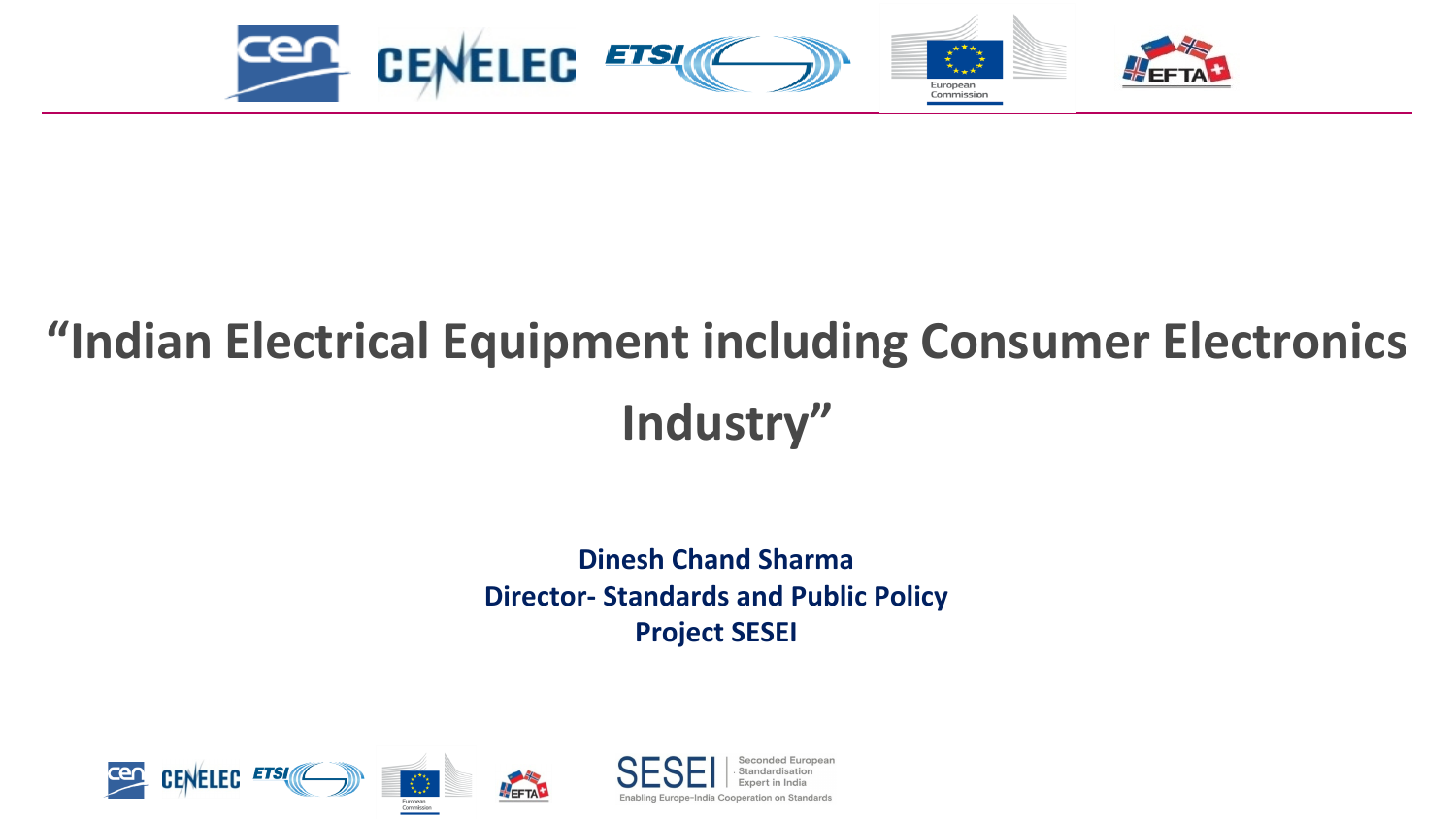# **Outline**

### • **Indian Electrical sector**

- Introduction, Market status, Major players & Growth drivers
- **Indian Electronics/consumer Electronics sector**
	- Introduction, Market status, Major players & Growth drivers
- Government Policy & New initiatives
- Standardization bodies
- R&D and Innovation
- Conclusion

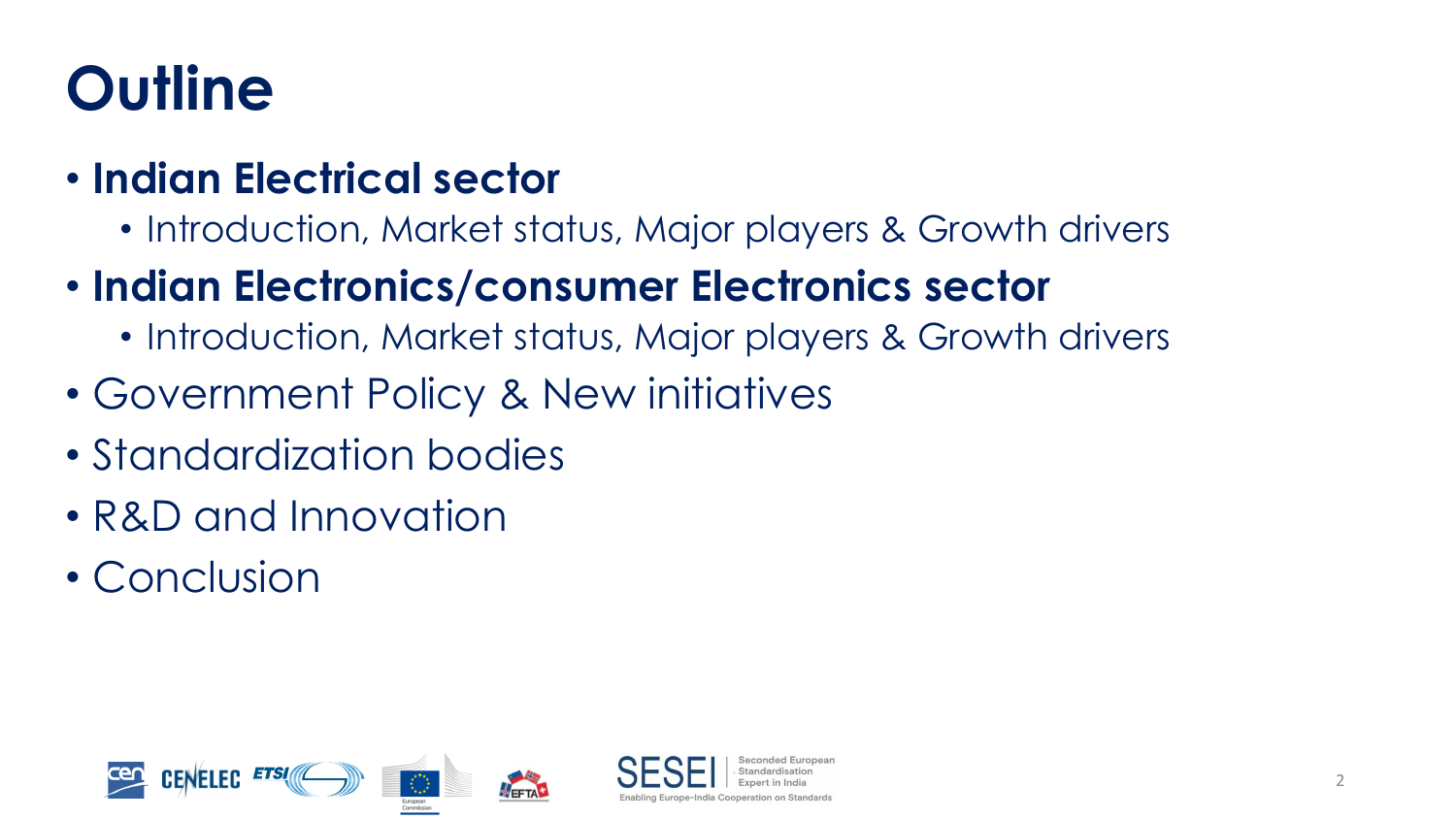## **Indian Electrical Sector**





WEFTA<sup>+</sup>



Seconded European Standardisation **Expert in India** 

3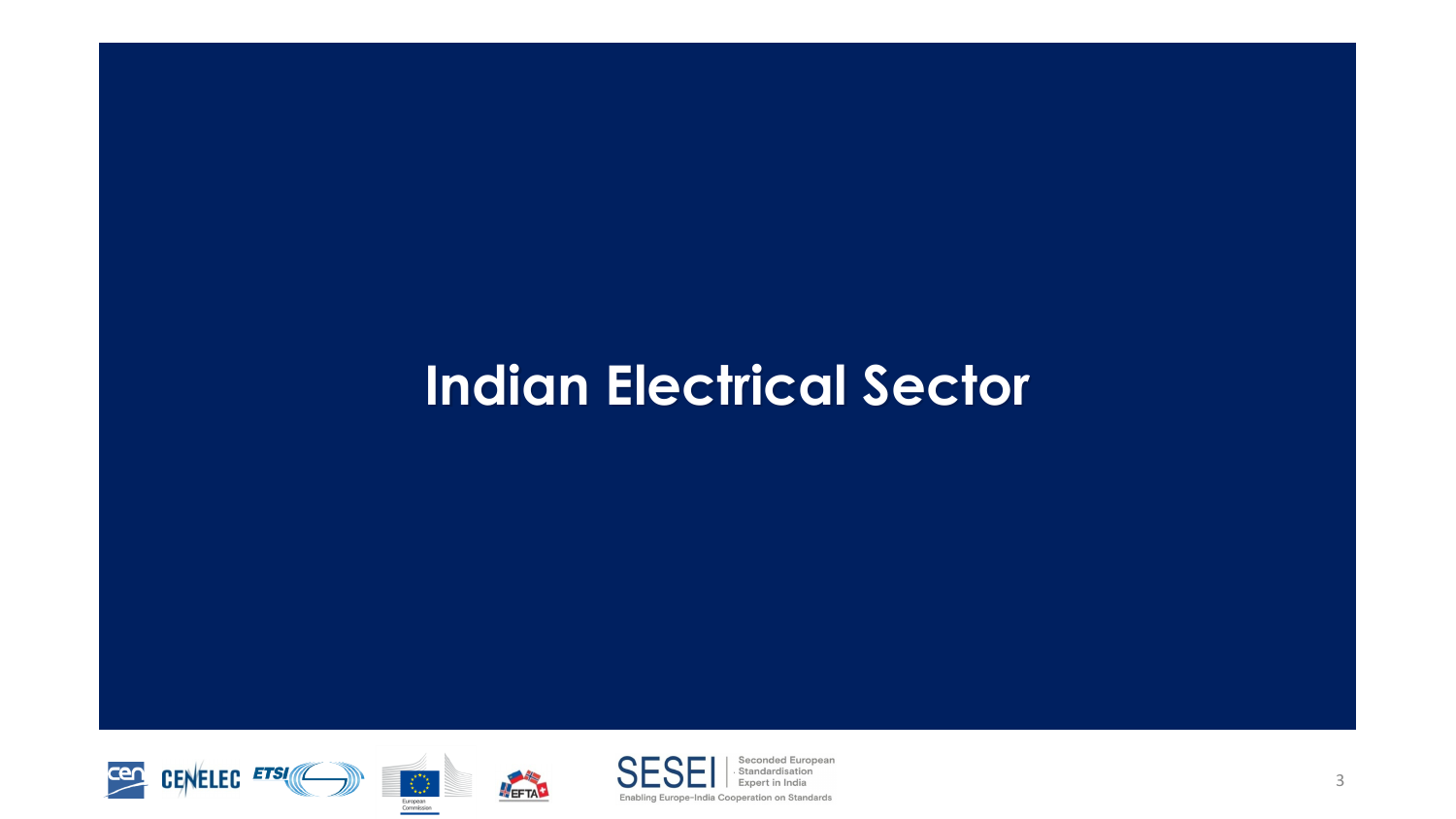# **Introduction**

- Generation equipment sector accounts 15%, while T&D equipment sector accounts 85% of the total market.
- Contributes 8.1% of the manufacturing sector is terms of value and 1.35% of India's GDP, providing a direct employment to 5 lakh persons and indirect employment to 10 lakh people and over 50 lakhs across the entire value chain
- India is world's third largest producer and consumer of electricity
- Various sources of power generation in India are Thermal Power, Renewable Power, Hydro Power and Nuclear Power.
- With development of new technologies, the **smart grid** and **smart meters** across the world are undergoing a massive transformation.
- Power sector attracted US\$ 14.18 billion in Foreign Direct Investment (FDI) between April 2000 and June 2018.







Seconded European Standardication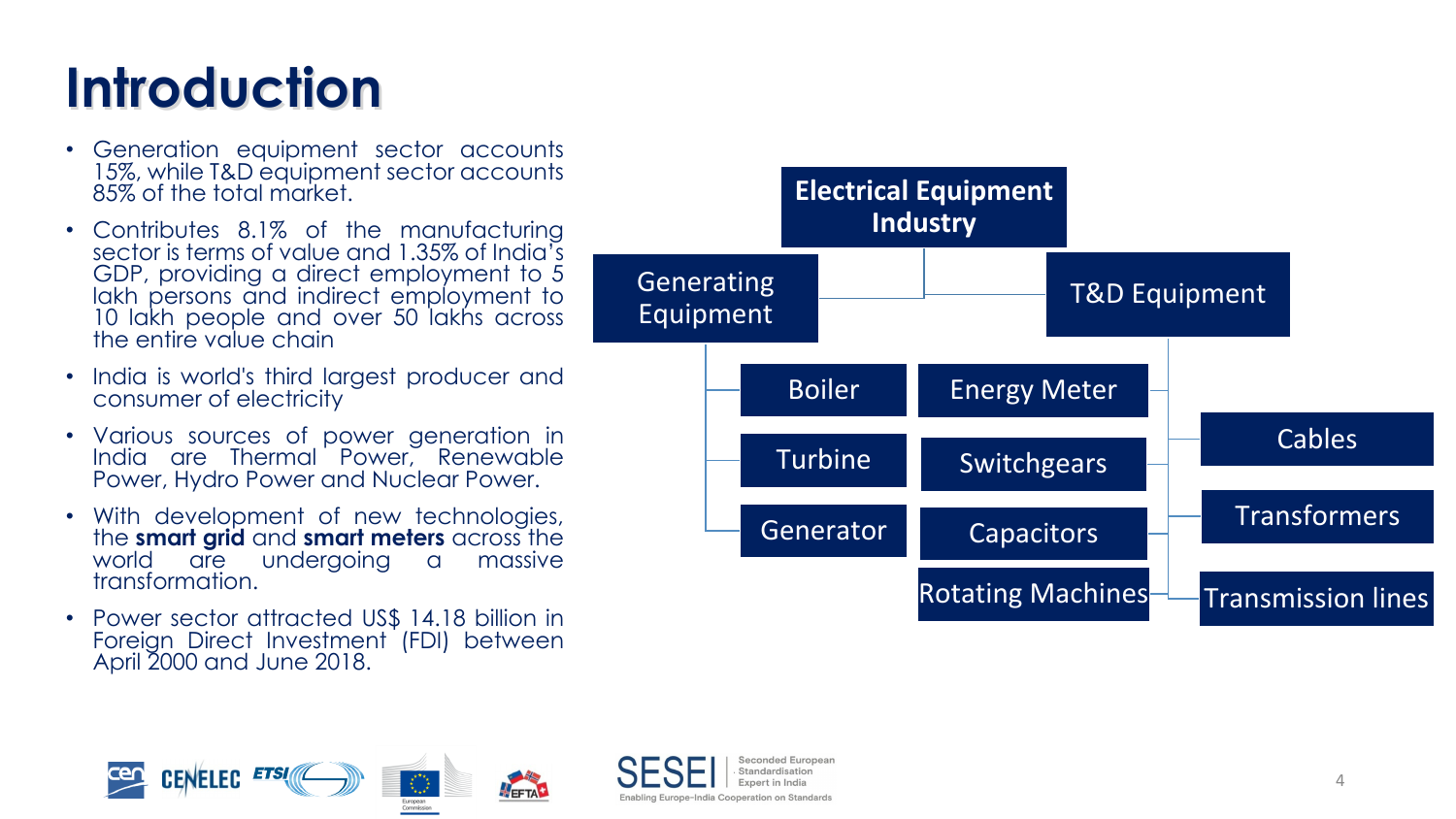# **Current Status**

### **Electrical Equipment trends**

### • **Production Trends (INR billion (bn)):**

- 2016-17: over 1,592 (€19.7 bn)
- 2017-18: 1,750 (€21.7 bn)
- During FY18, Production has witnessed a record double-digit growth of 9.9%

### • **Exports Trends:**

- 2016-17: Around 393 bn (€4.9 billion)
- 2017-18: Around 418 bn (€5.2 billion)
- During 2017-18, exports registered an annual growth of around 6.4%
- Major export markets are United States of America, United Arab Emirates, Germany, United Kingdom, Nigeria, Saudi Arabia, Australia, Brazil, Canada, and France.
- Major Export Products are Switchgear and Control gear, Transformers & Parts, Industrial Electronics, Cables, Transmission Line Towers, Conductors, Rotating Machines (Motors, AC Generators, and Generating Sets) & Parts.

### • **Imports Trends:**

- 2016-17: Around 553 bn (€6.8 billion)
- 2017-18: 556 bn (€6.9 billion)
- During FY18, Imports of Electrical Equipment registered a marginal growth of 0.56%

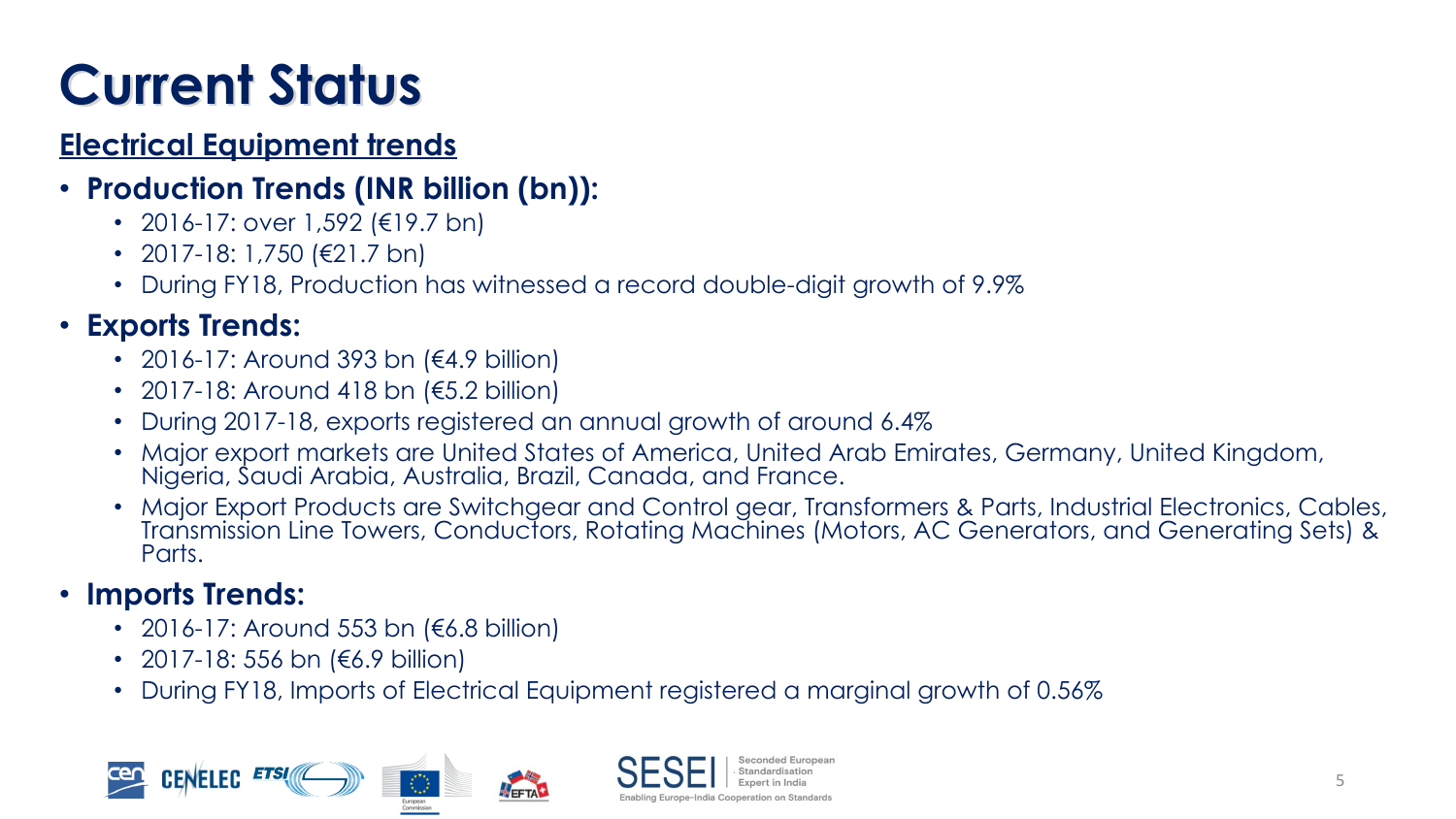## **Continue… 1(3)**

### **Power generation scenario:**

• As per **CEA website**, as of December 2018, **total installed power capacity** stood at around 350 GW including **thermal power (223.5 GW), Renewable power (74 GW), Hydro (45.5 GW) and Nuclear (over 6.5 GW)**

| Thermal (63.85%)                                                                                                                |                                                                                                                                                                                                                                                                                                                                            |                                                                                                                              |                                                                                                                                                                                             |  |
|---------------------------------------------------------------------------------------------------------------------------------|--------------------------------------------------------------------------------------------------------------------------------------------------------------------------------------------------------------------------------------------------------------------------------------------------------------------------------------------|------------------------------------------------------------------------------------------------------------------------------|---------------------------------------------------------------------------------------------------------------------------------------------------------------------------------------------|--|
| •Coal power (54.57%)<br>accounts for over 191 GW of<br>the total installed generation,                                          | Renewable (21.2%)<br><b>Renewable Energy</b><br>accounting for over 74 GW<br>of the total installed power<br>capacity includes:<br>• Wind accounts for 35.1<br>GW (10%)<br>• Solar Power accounts for<br>25 GW (7.14%)<br>• Small hydro has<br>cumulative installed<br>capacity of 4.5 GW (1.28%)<br>• Bio Power stood at 9.2<br><b>GW</b> | Hydro (13%)                                                                                                                  |                                                                                                                                                                                             |  |
| • Natural gas at 7.12% (24.9)<br>GW)<br>• Lignite at 1.71% (6.36 GW)<br>and<br>•Diesel with a minute 0.18%<br>$(0.64$ GW) share |                                                                                                                                                                                                                                                                                                                                            | Hydro power's<br>cumulative installations<br>stood at 45.4 GW,<br>making up 12.97% of<br>India's total installed<br>capacity | Nuclear (1.91%)<br>India has over 6.5 GW<br>electricity<br><b>of</b><br>net<br>generation<br>capacity<br>using nuclear fuels,<br>which is 1.91% of the<br>total installed power<br>capacity |  |

- Government of India has released its roadmap to achieve 175 GW capacity in renewable energy by 2022, which includes 100 GW of solar power and 60 GW of wind power.
- With aims to reduce AT & C losses, India is deploying smart grid and smart meter at distribution as well as transmission level.





FEFTA<sup>+</sup>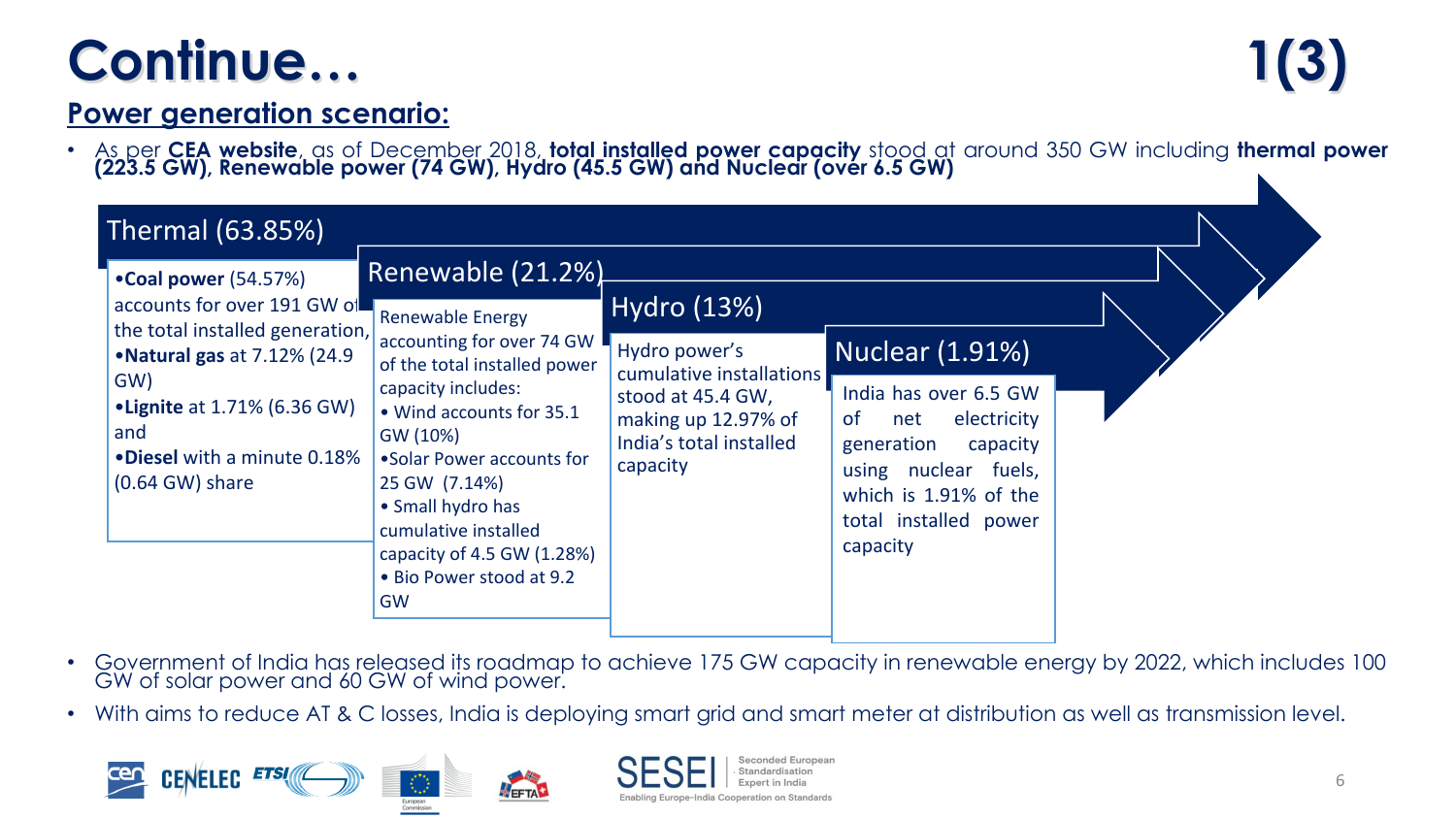### W









 $\boldsymbol{\mathsf{\$}}$ 8 # " 9  $\mathsf{D}%$  $8 D 9 +$  $\sim$   $\alpha$  $\mathbf{r}$ 

 $\bar{\tau}$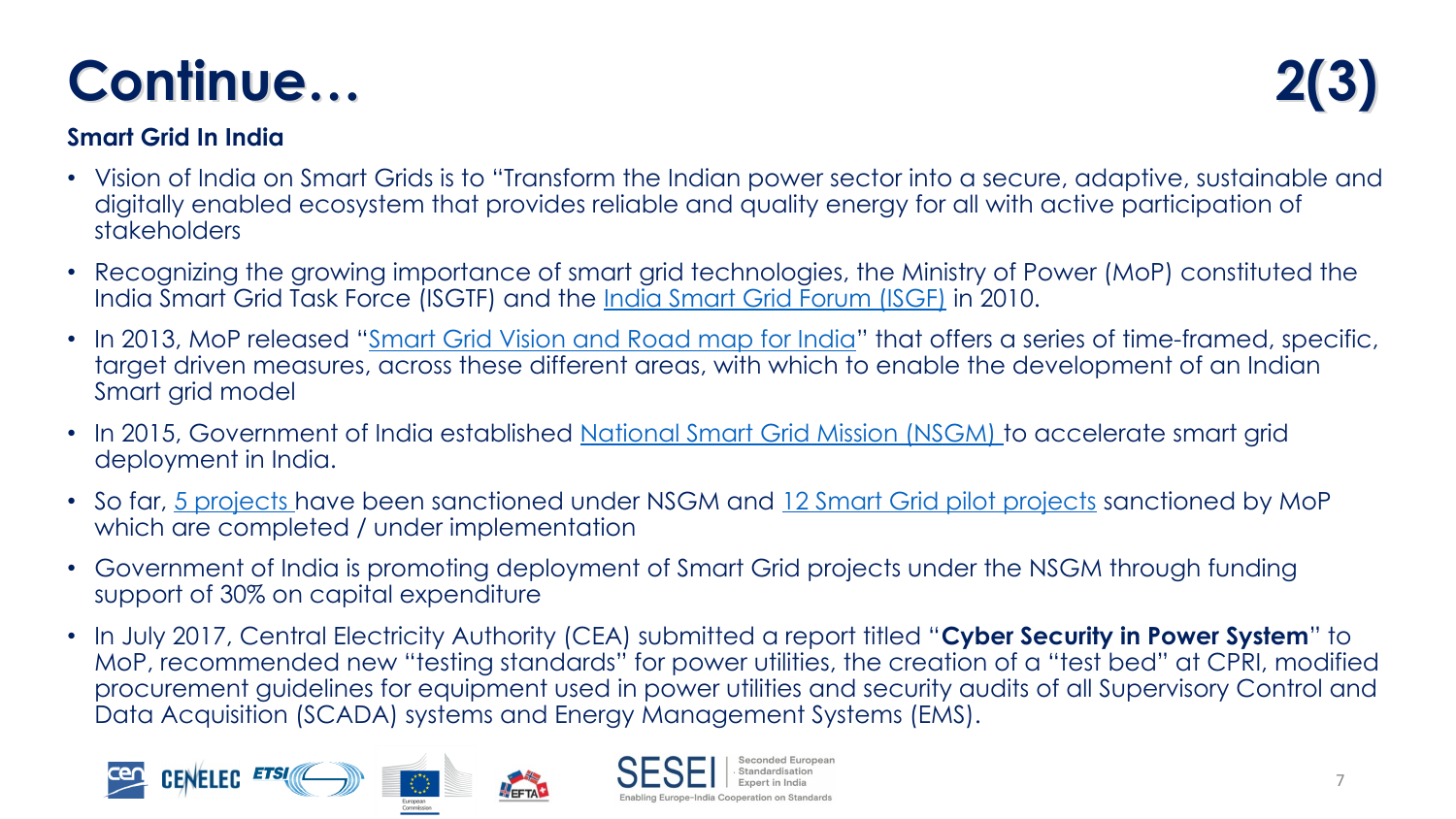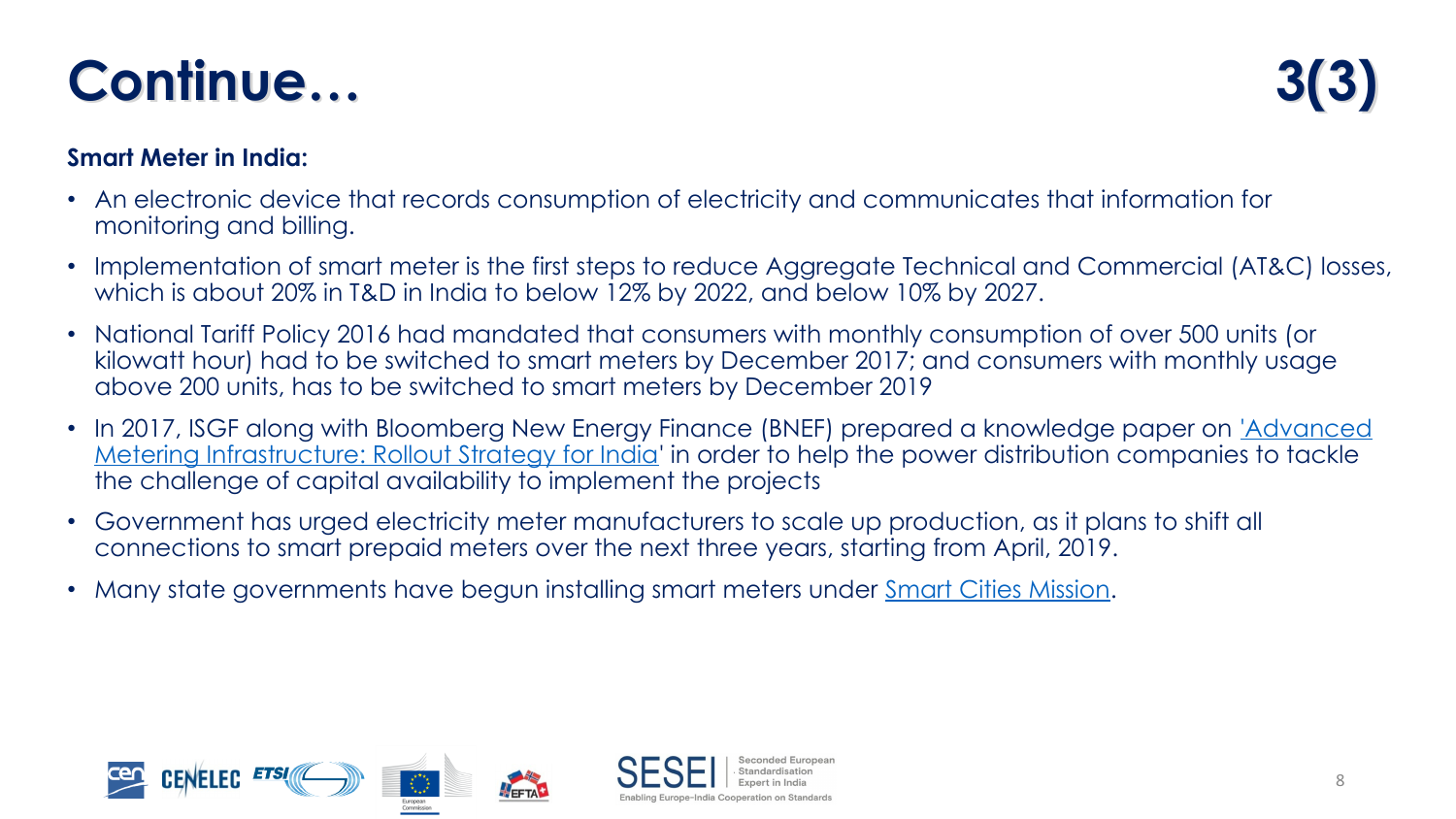#### 



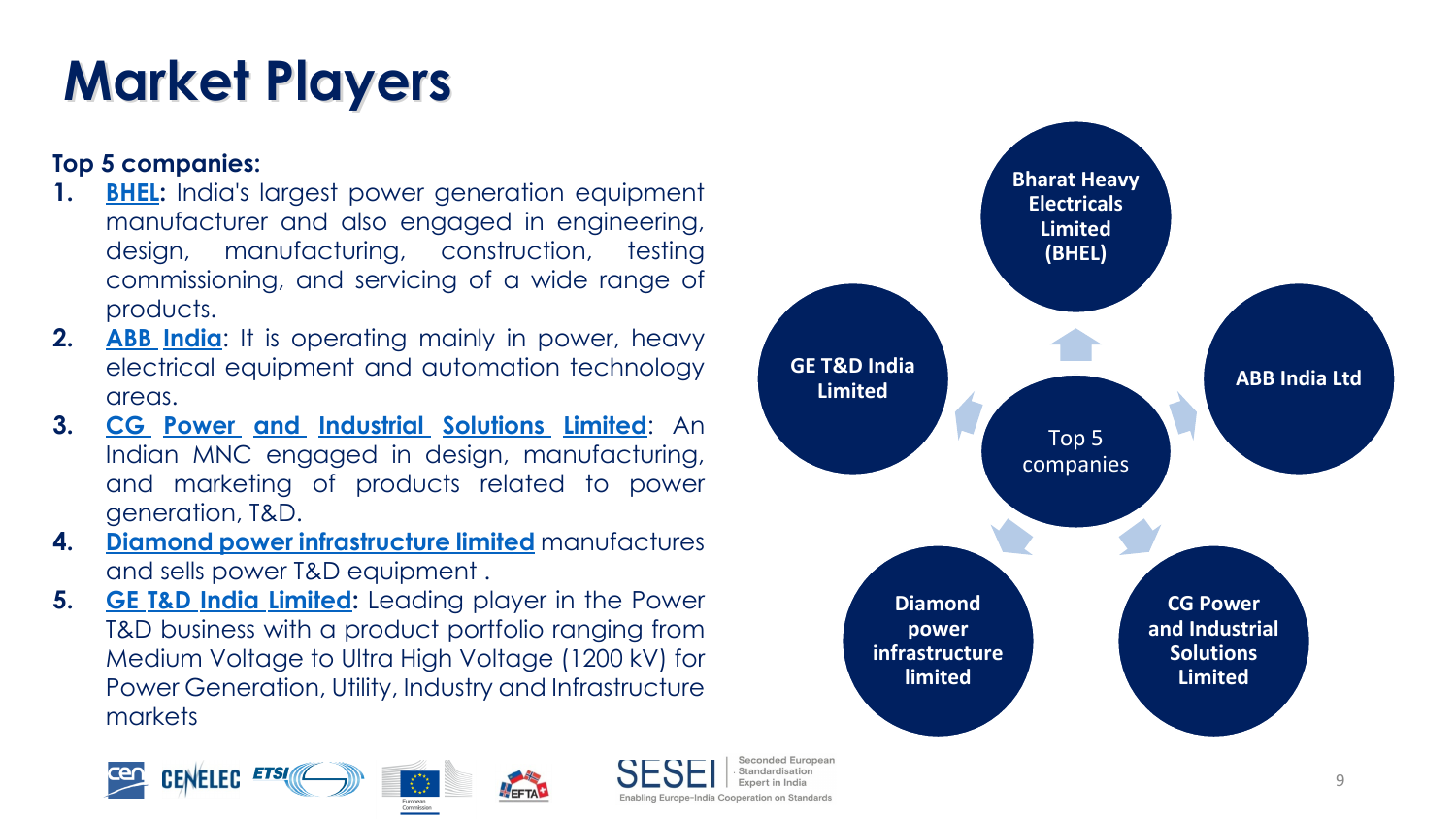## **Growth Drivers**







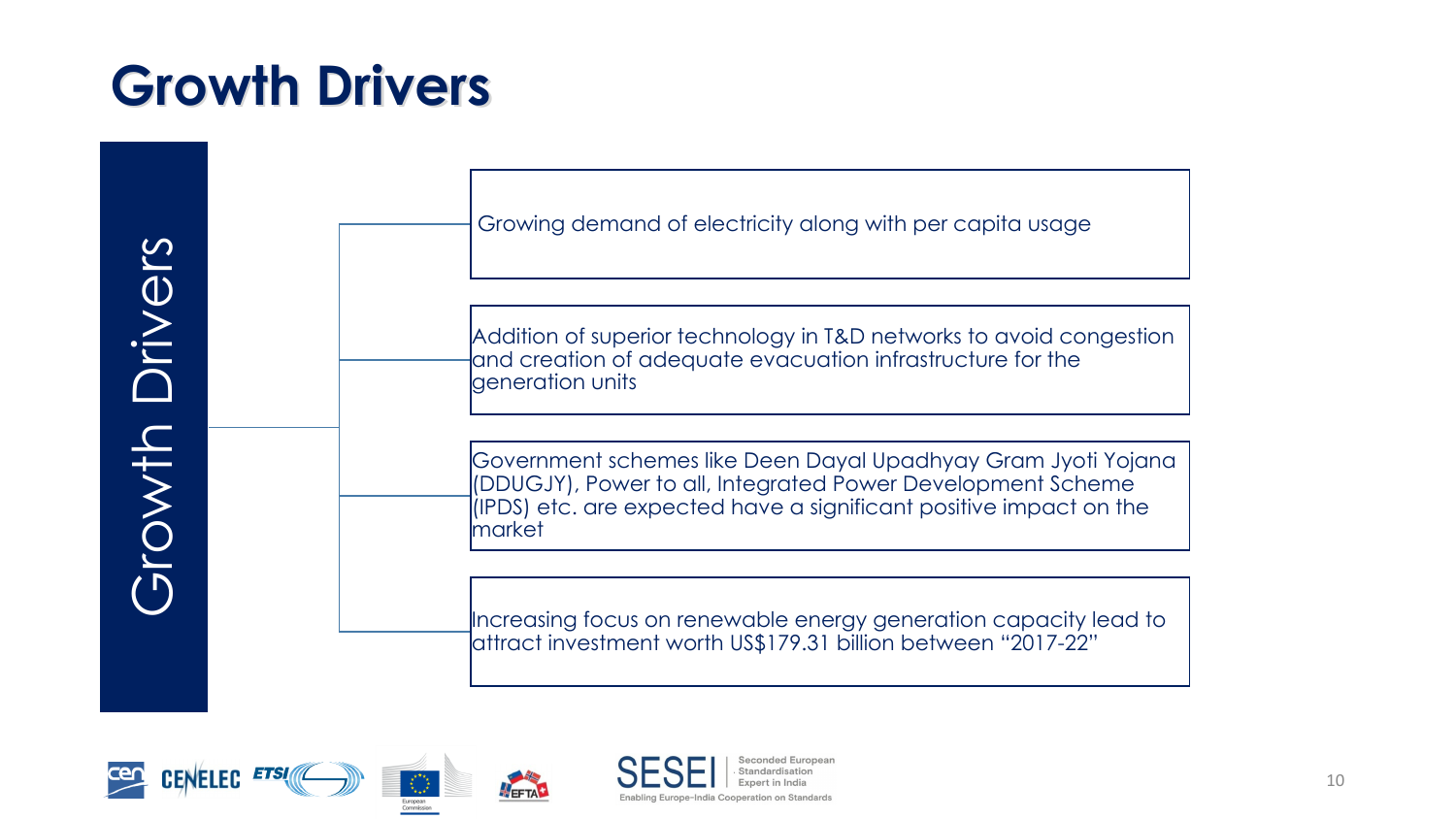## **Indian Electronics Sector**

**- Consumer Electronics**





NEFTAL



Seconded European Standardisation Expert in India

11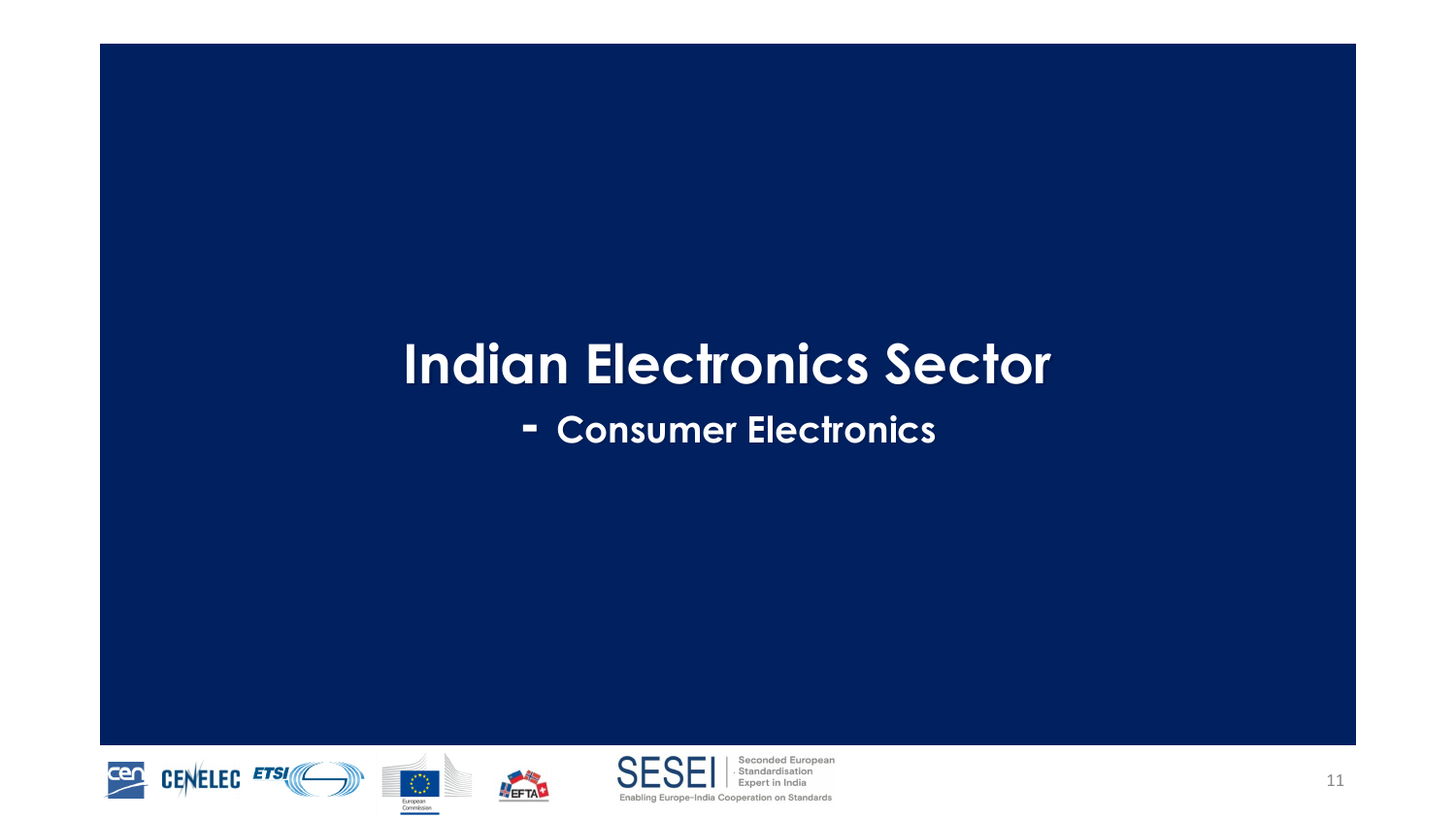# **Introduction**

- Electronics Sector in India can be classified into following segments:
	- **Consumer Electronics**
	- Industrial Electronics
	- Electronic Components
	- Communication & Broadcasting (C&B) Electronics
	- Computer Industry
	- Strategic Electronics
	- Automotive Electronics
- **Consumer Electronics** can be further classified into following segments:
	- Mobile Phones
	- Televisions,
	- Refrigerators
	- Set-top Boxes
	- Digital Cameras
	- Air Conditioners
	- Washing Machines etc.
- Market for electronics in India is huge and is anticipated to reach \$400 billion (€351.5 billion) by 2022

Seconded Europear Standardisation

• Consumer Electronics is one of the fastest growing segments and has market share of 53% in total production of electronics goods.

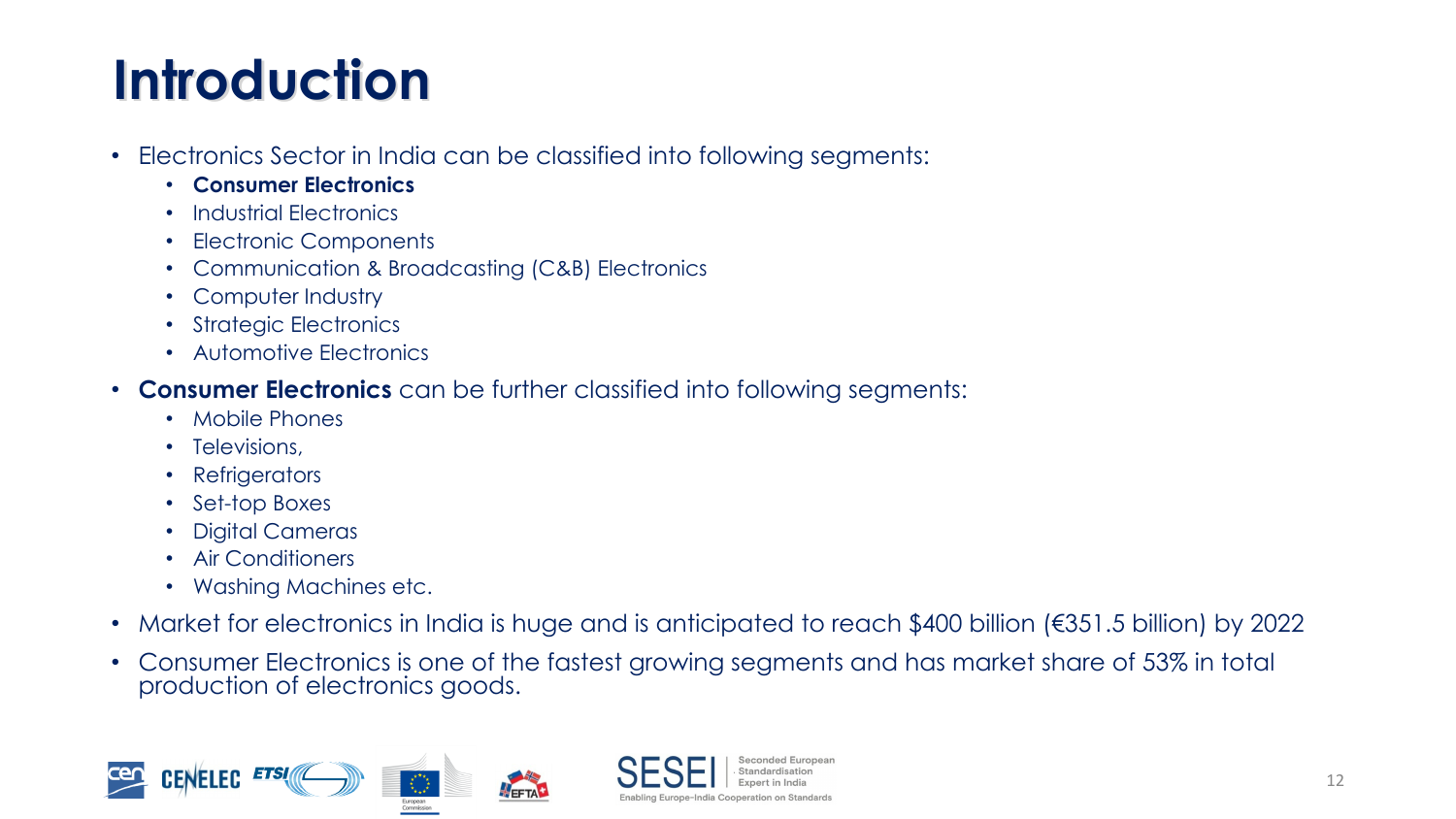## **Market Status**

### **Electronics Sector trends in FY18:**

#### **Production:**

- In FY 18, production of electronics goods is stood at about INR 3,875 billion (€47.9 bn) as compared to about INR 3,173 bn (€39.2 bn) in FY17 and over INR 2,432 bn (€30 bn) in FY16.
- Registered an annual growth of 22% during FY18.

#### **Exports:**

• Exports of Electronics goods are increased to about INR 417.5 billion (€5.2 bn) in FY18 and have remained almost constant since last three years.

#### **Imports:**

- Imports have been growing YoY and have reached at around INR 3236 billion (€40.5 billion) at the end of FY18.
- With rising imports, there lies a huge opportunity for companies to look at the Indian market as their next destination.



#### **Trends in Electronics Industry (INR billion)**





-India Cooperation on Standards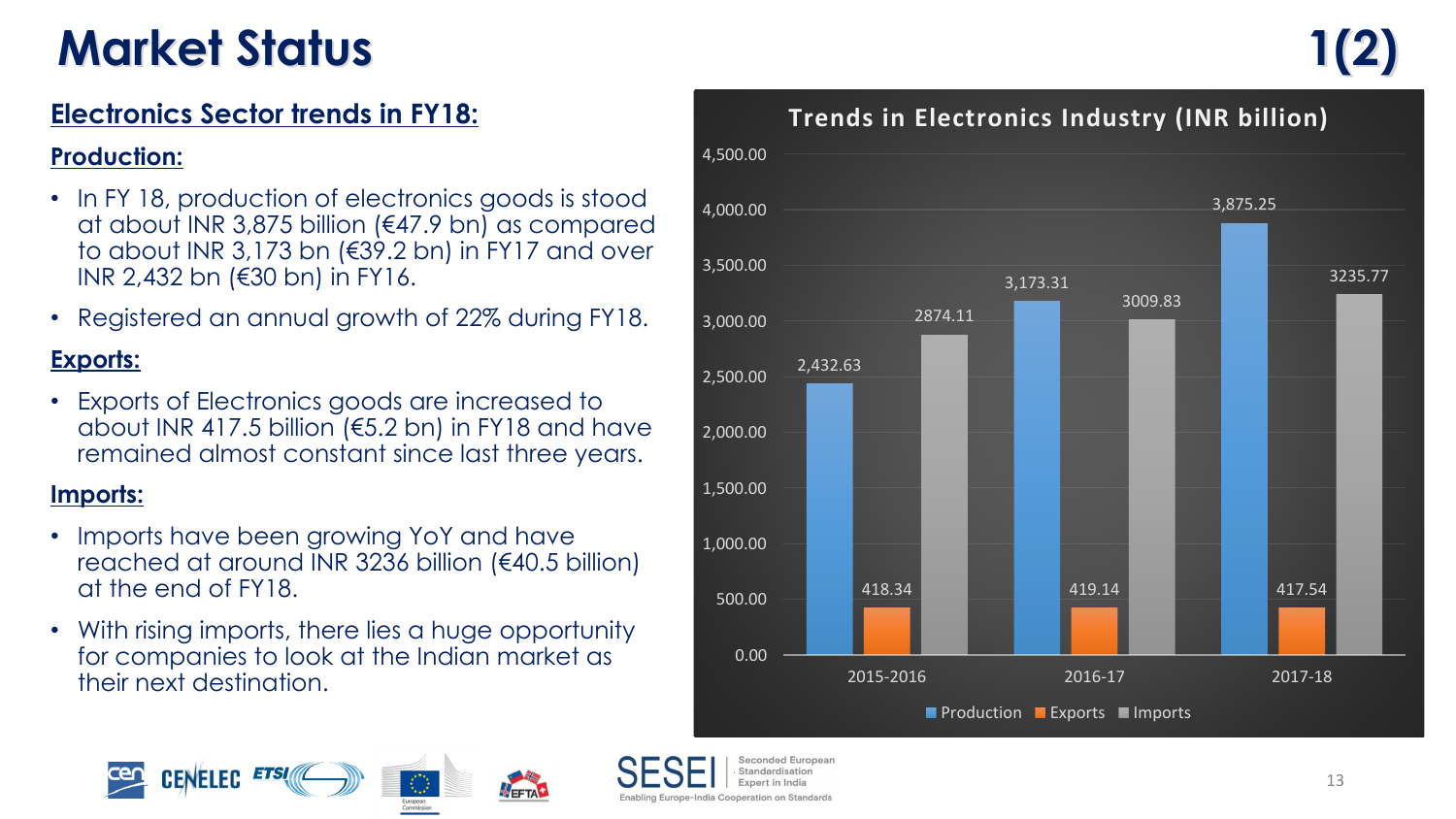### Continue...

#### **Production of Consumer Electronics:**

- Overall production has reached to about INR 2,055 bn (€25.4 bn) in FY18 as compared to over INR 1547 bn (€19 bn) in FY17, registered a growth of 32.8%.
- Production of Mobile handsets grew to about INR 1,320 billion (over €16 billion) in FY18.
- Production of Consumer Durables / Home Appliances grew by 13.6% to about INR 735 billion (€9 billion) in FY18 against over INR 647 bn (€8 bn) in FY17.

#### **Exports & Imports of Consumer Electronics:**

- Overall export is stood at INR 43.2 billion (€0.54 billion) in FY18 as compared to INR 53.8 billion (€0.67 billion) in FY17, registered a decline of around 20% during FY18
	- Mobile Phones exports have remained constant at around INR 11.3 billion (€0.14 bn).
	- Consumer Durables exports declined by around 11% to INR 28.3 billion (€0.35 billion) in FY18 from INR 31.9 billion (€0.4 billion) in FY17.
	- Exports of other items such as TV, Home theater etc. declined from about INR 9.9 billion (€0.12 billion) in FY17 to INR 3.5 billion (€ 0.04 billion) during FY18
- Overall import has declined to INR 519.8 billion ( $6.45$  billion) during FY18 from around INR 551 billion (€6.84 billion) in FY17
	- Mobile Phones import has declined to around INR 235 billion (€2.9 billion) in FY18 from INR 268.4 billion (€3.3 billion) in FY17.
	- Consumer durables import increased to INR 120.4 billion (€1.5 billion) during FY18 from INR 114 billion (€1.4 billion) in FY17.
	- Imports of other items such as TV, Home theater etc. stood at around INR 164.3 billion ( $\epsilon$ 2 billion) in FY18, compared to INR 168.5 billion (€2 billion) in FY17.

FETA





Standardisation Expert in India

Enabling Europe-India Cooperation on Standards

#### **Production of Consumer Electronics (INR billion)**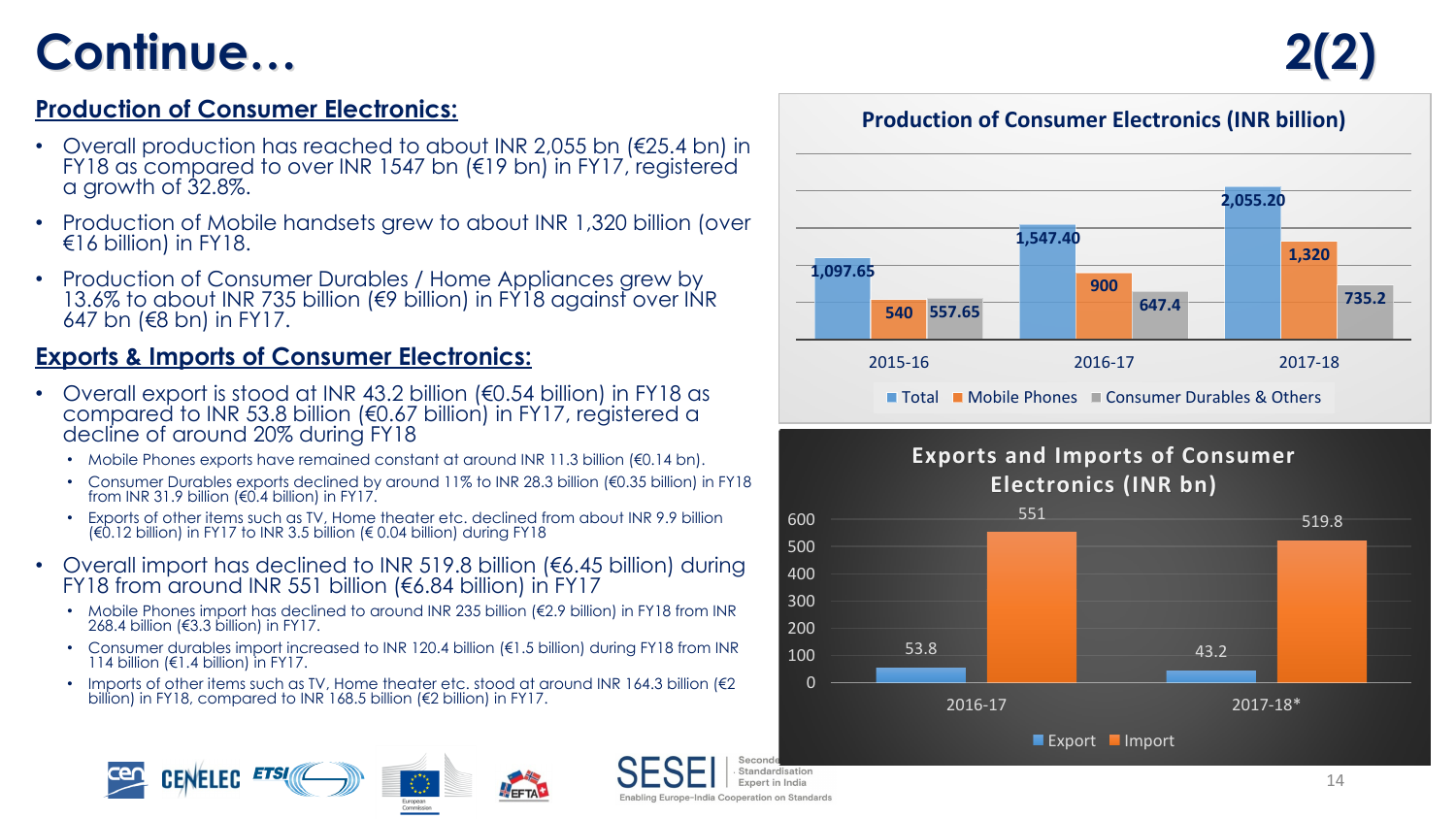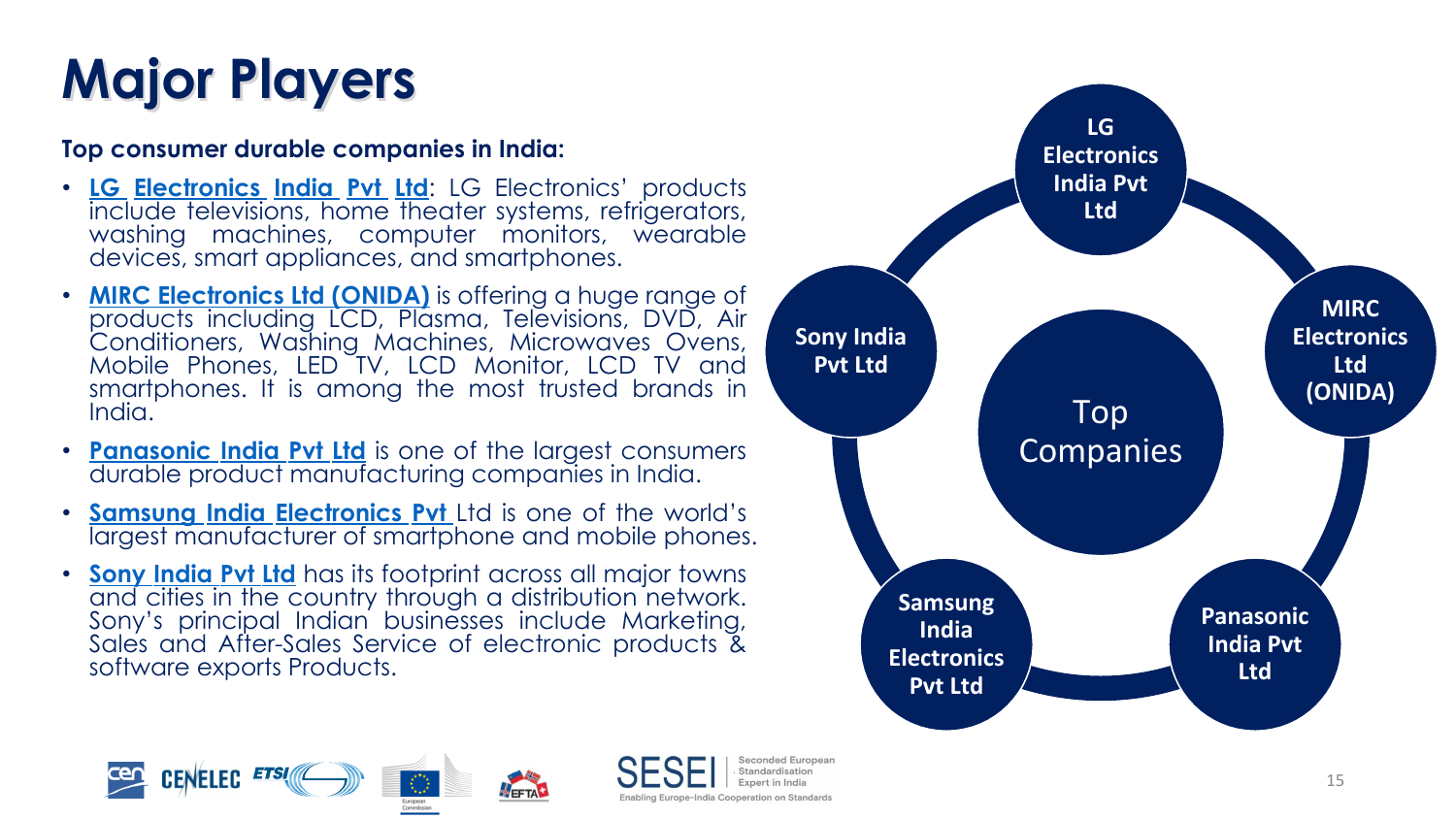# **Growth Drivers**

- Demand for consumer electronics such as mobiles, modern computers, LEDs, etc. are growing rapidly because of rising disposable income, increasing middle class family
- Rising awareness of consumers about benefits of modern electronics products has led to the adoption of high end technology devices.
- Nowadays, it has become easier for consumers to buy consumer electronics because of availability of easy EMI and credit cards.
- Various Government's initiatives such as Make in India and Digital India, Modified Special Incentive Package Scheme (M-SIPS), Electronic Development Fund (EDF)etc. are fueling the growth of sector and attracting huge investments





Standardication

Enabling Europe-India Cooperation on Standards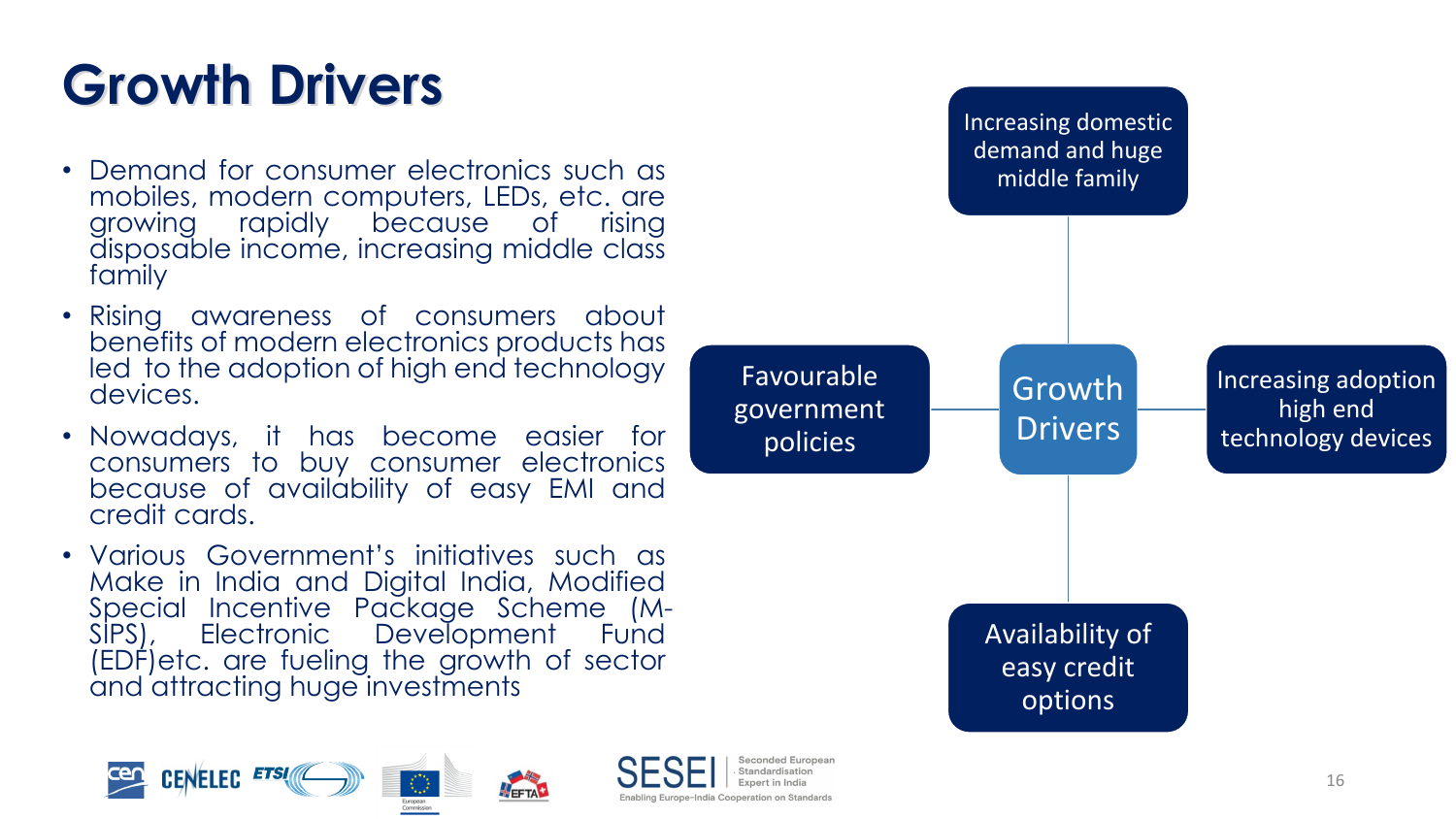### **Government Policies and new Initiatives**





NEFTAL



Seconded European Standardisation Expert in India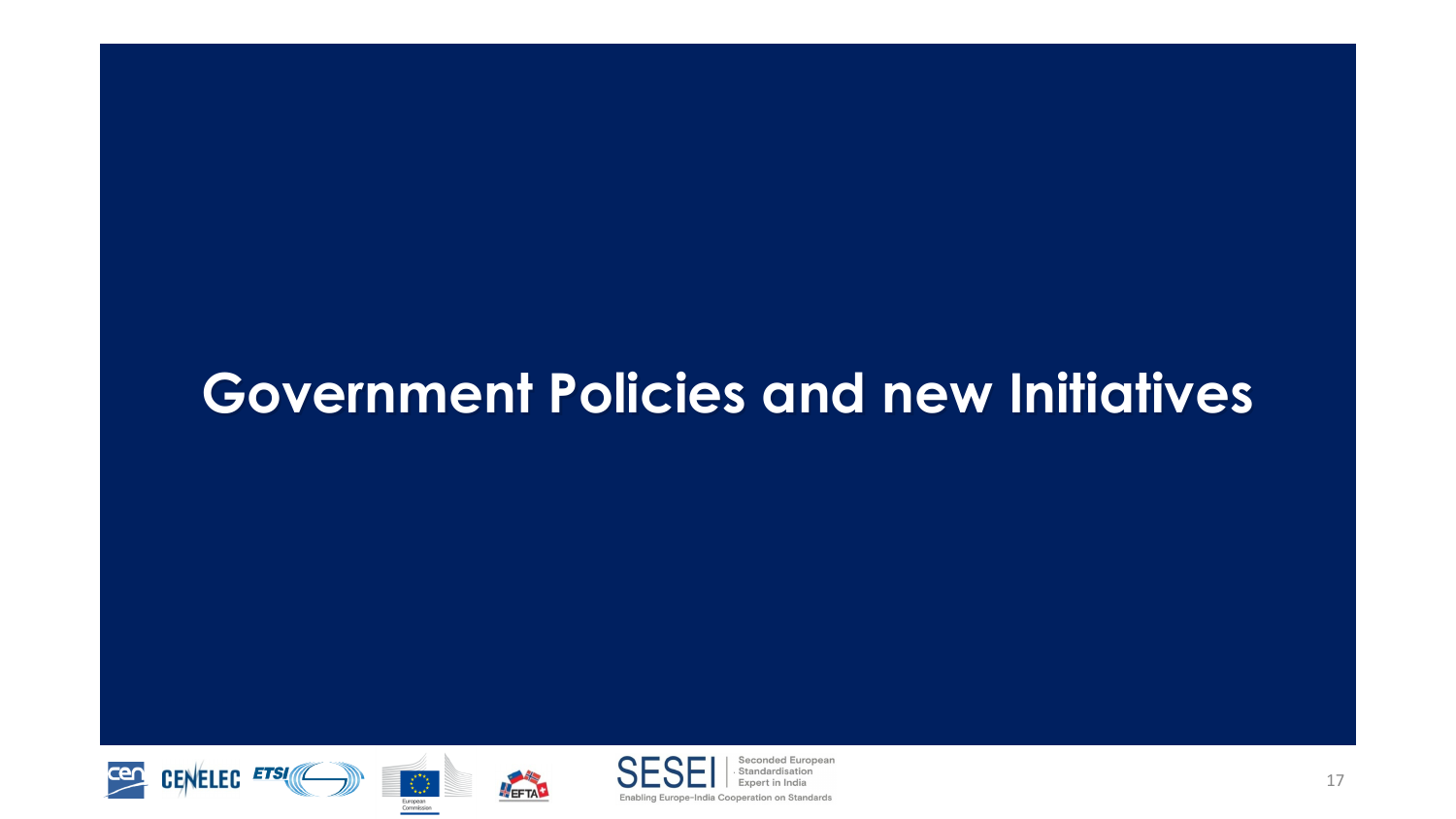#### 8  $\boldsymbol{\alpha}$  $\boldsymbol{\alpha}$



 $7\frac{9}{6}$ @ @

 $\cdot$  (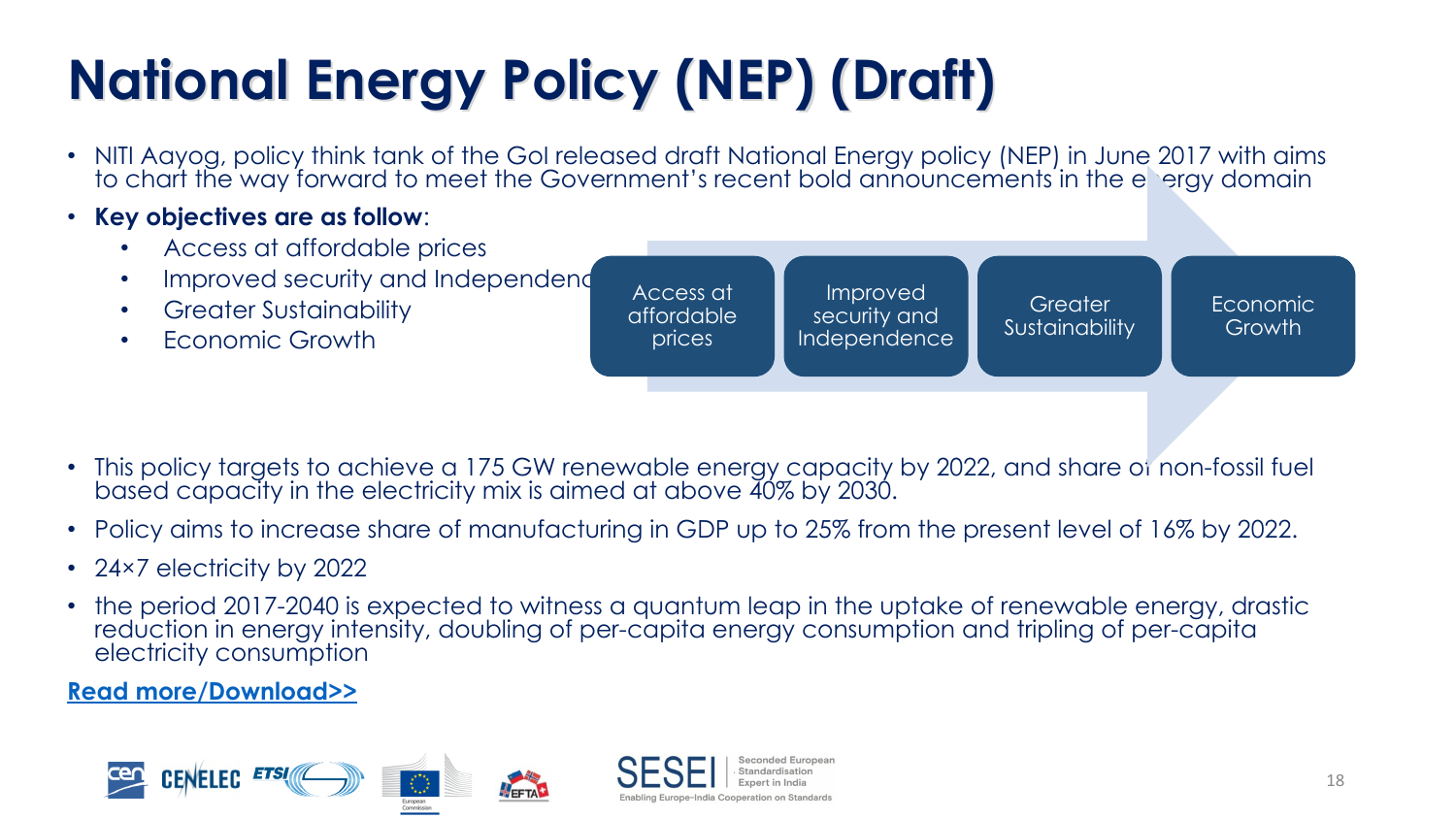#### $+3$ 3





@ @  $7\%$ 

 $\Delta$  .  $/$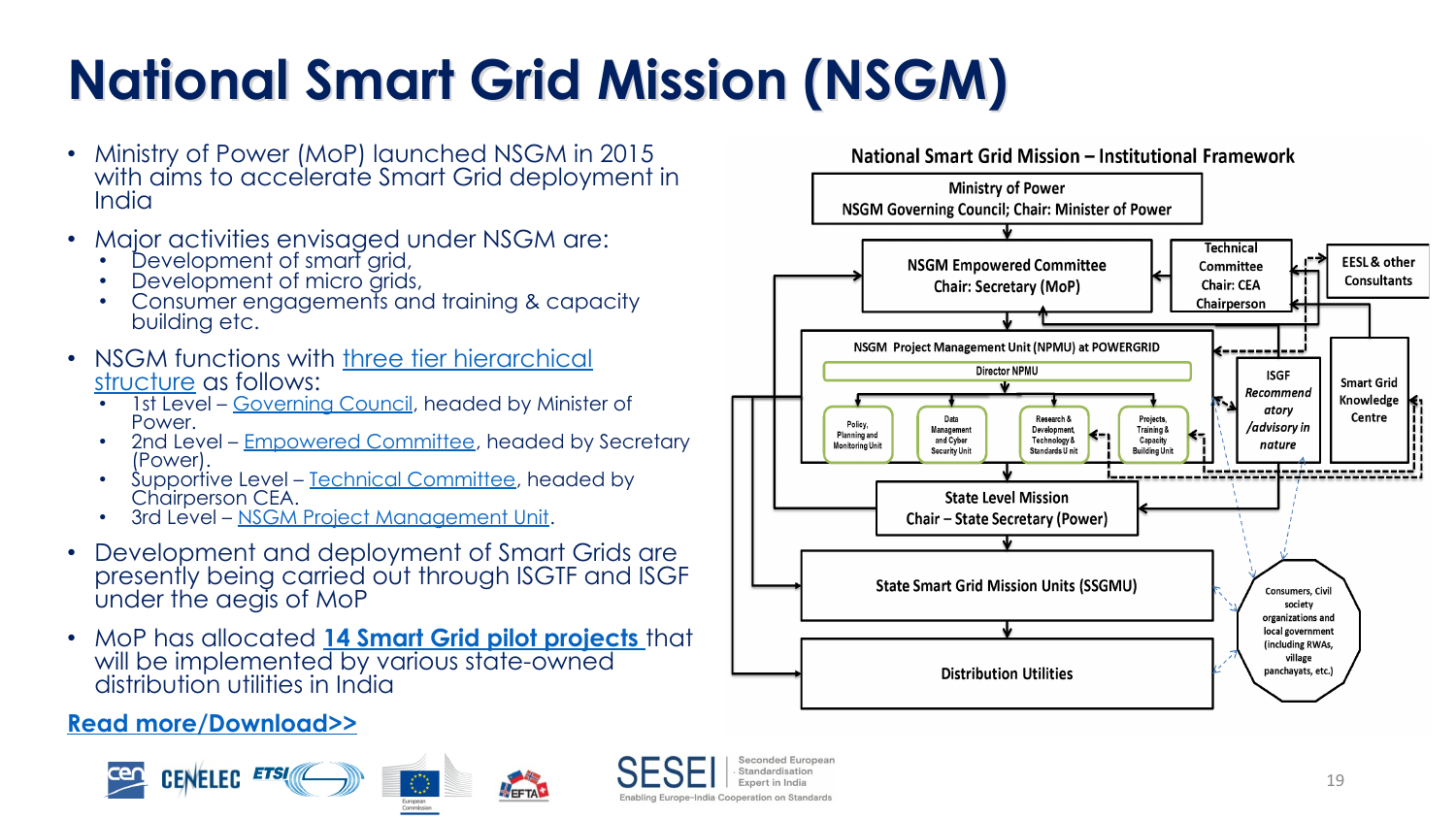### & 3



 $\mathbf 1$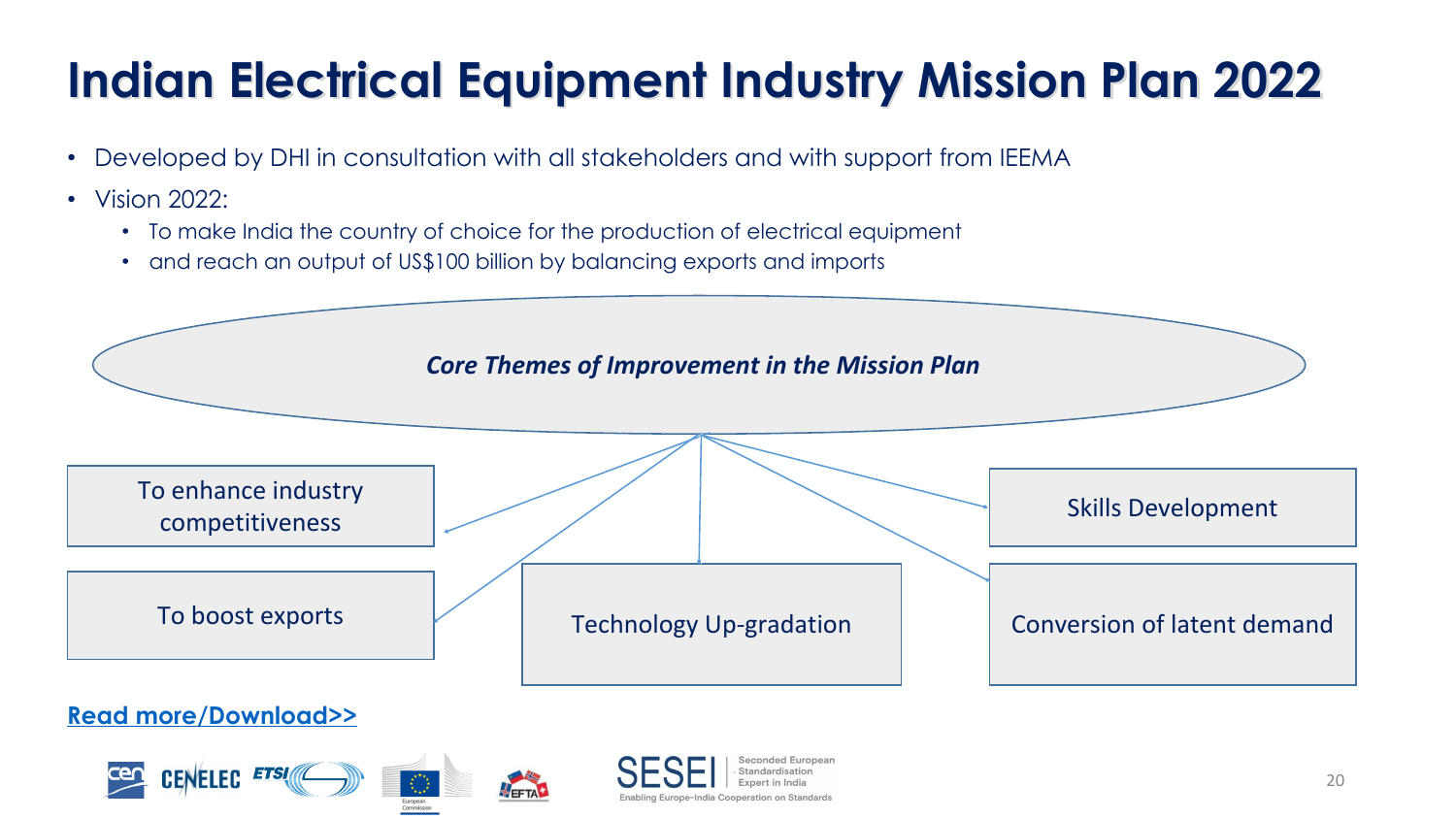### (A#B  $\alpha$

 $D (B)$  $1/$  %  $@$  $: / %$  $\overline{7}$  $D$  :/%: +



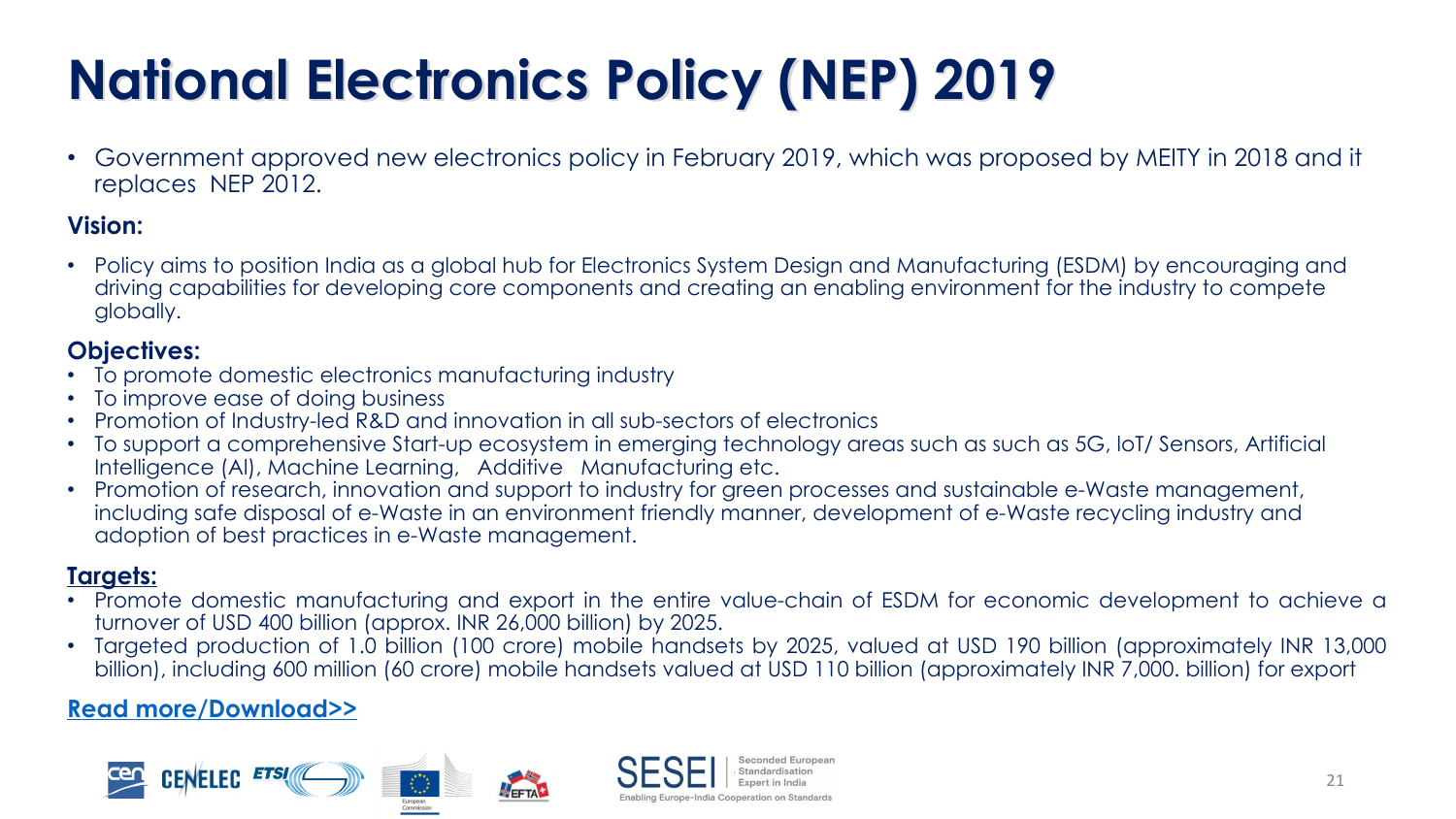#### D  $\alpha$ 1



 $\frac{9}{6}$  $@@$ 

 $+$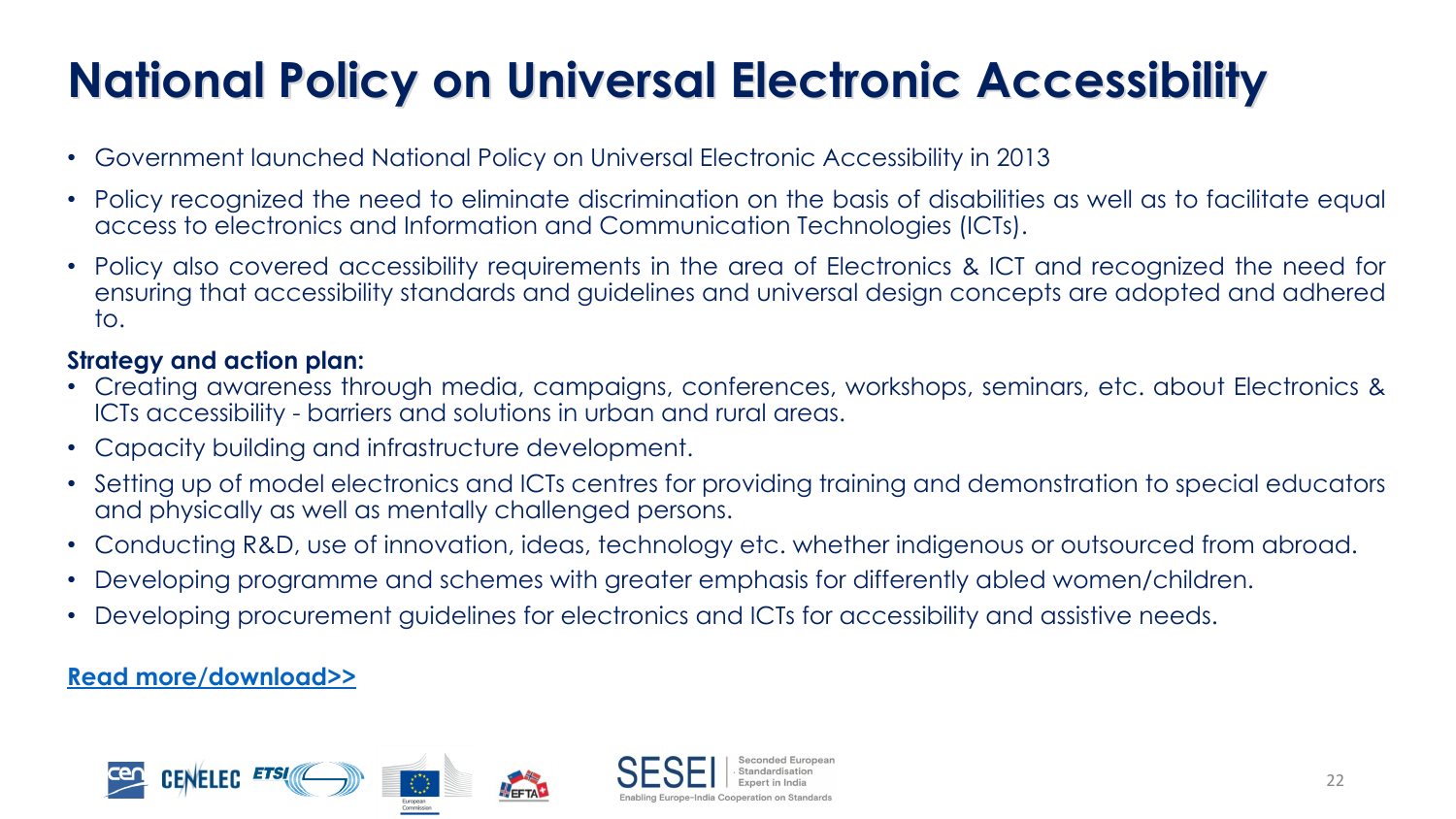#### $\alpha$ V

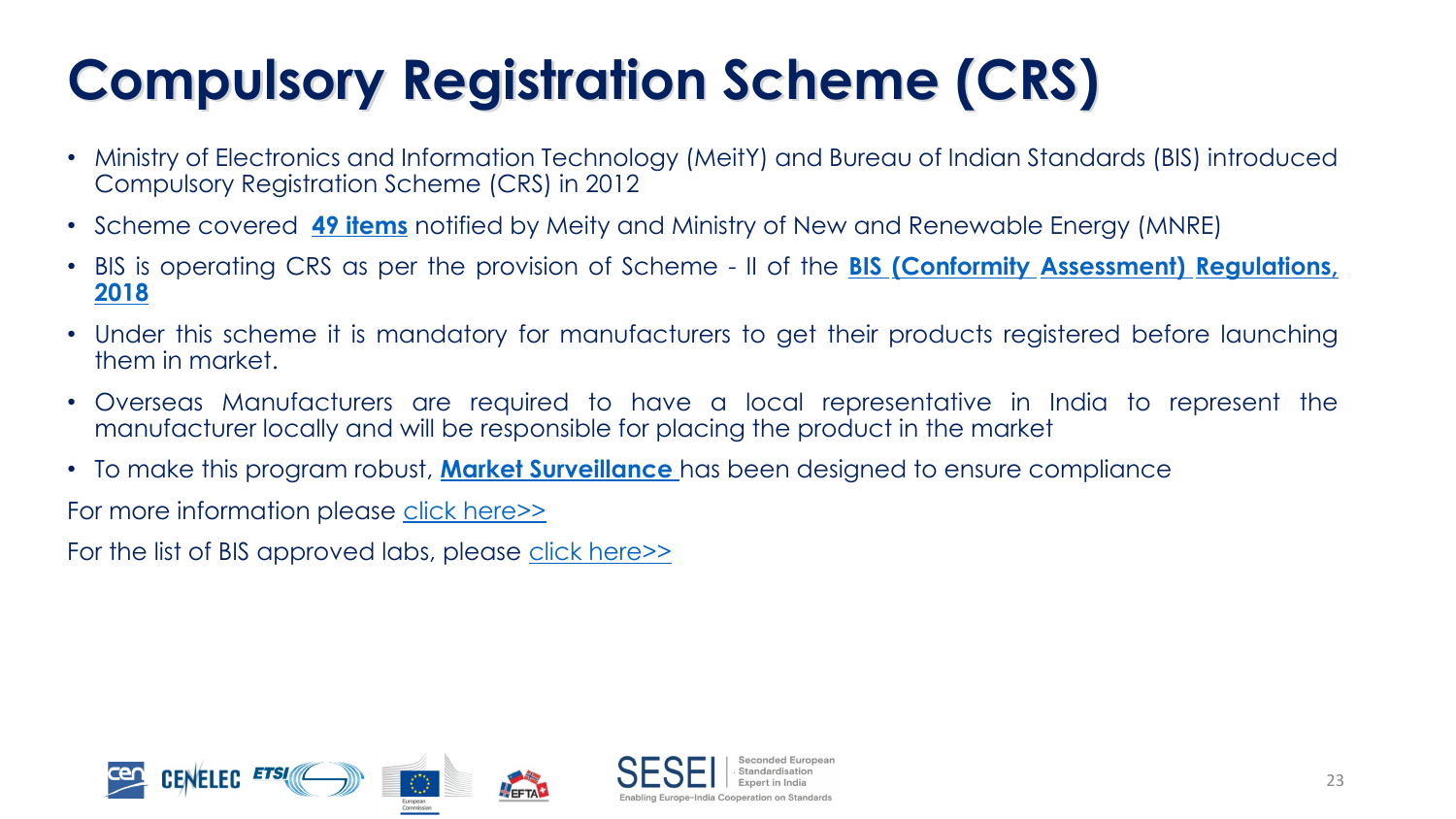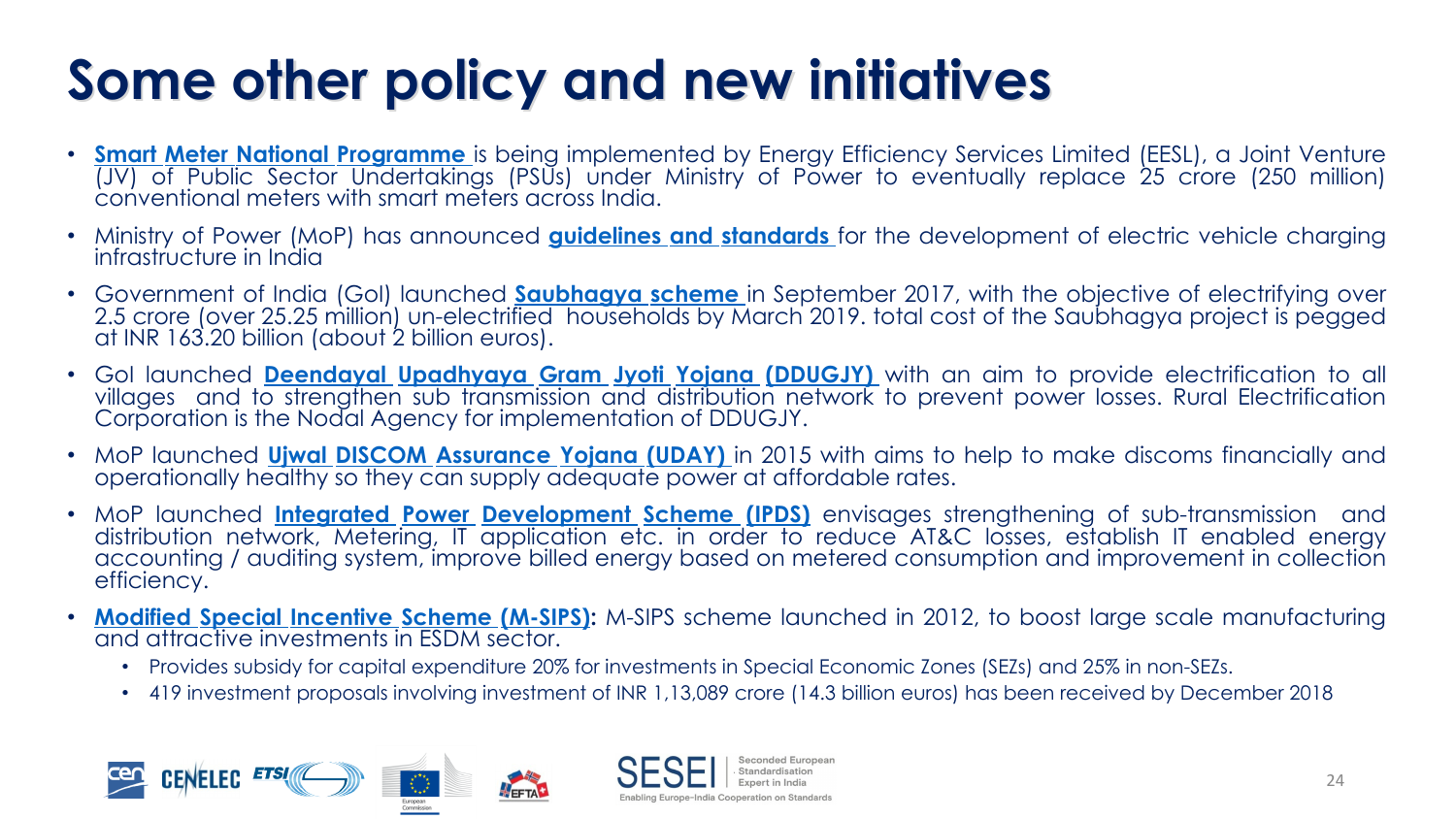#### % V

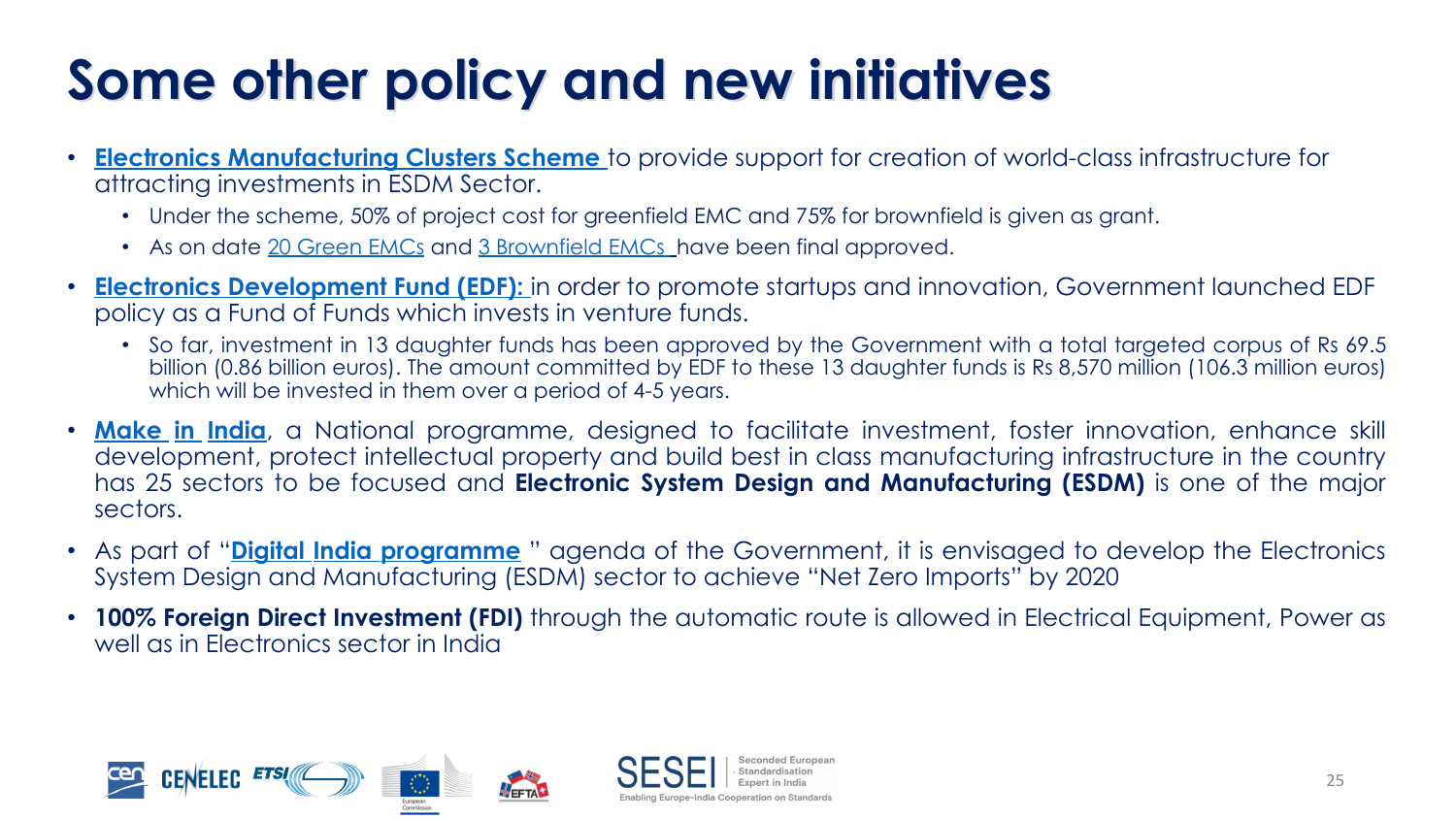## **Standardization**







HEFTA<sup>+</sup>

Seconded European Standardisation Expert in India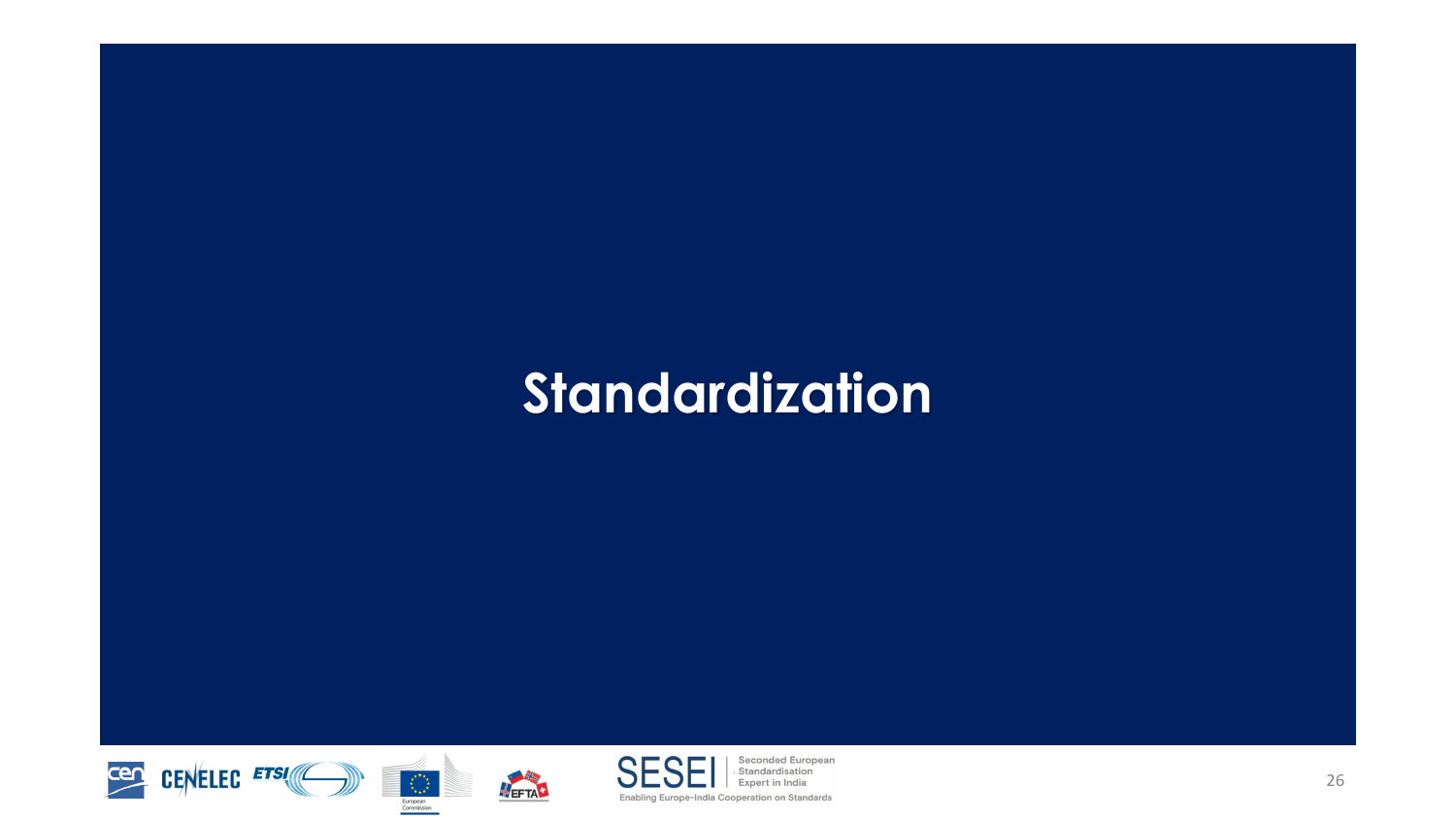### G

| 5               | 8                                                                                        | 5                                                              | $\sim$                                                            |                                                            | $5\quad$ &<br>8 <sup>8</sup> |                                           |
|-----------------|------------------------------------------------------------------------------------------|----------------------------------------------------------------|-------------------------------------------------------------------|------------------------------------------------------------|------------------------------|-------------------------------------------|
| $5\overline{)}$ | $\%$<br>$\mathcal{A}$<br>$\overline{1}$                                                  |                                                                |                                                                   |                                                            |                              |                                           |
|                 | $\mathcal{D} \subset \mathcal{D}$                                                        | #                                                              | $\overline{7}$<br>$\boldsymbol{\mathsf{\$}}$                      | K                                                          | $\overline{2}$               | $\mathbf{J}$<br>$\frac{9}{6}$ < / /       |
|                 | $7(=$                                                                                    |                                                                | 8 <sub>o</sub><br>$\boldsymbol{\alpha}$                           |                                                            | $D# (# =): Q8 9$             |                                           |
|                 | $7#$ \$<br>$\overline{\phantom{a}}$<br>$D#$ (# = % - 8 9                                 | &3                                                             |                                                                   | $6\phantom{1}6$                                            | $\mathbf{3}$<br>$\ddot{?}$   |                                           |
|                 | $7/2 +$<br>$\overline{2}$                                                                | $\star$<br>$\overline{2}$                                      | , 9<br>2(                                                         | D2(                                                        | $\overline{1}$<br>$+$        | $L^*$<br>, $*G \otimes L$                 |
|                 | 7 * A H 6 C 7<br>$\%$<br>$\#$<br>$\overline{\phantom{a}}$                                | $\boldsymbol{\alpha}$<br>$\overline{7}$<br>G<br>$\overline{1}$ | $\pmb{\theta}$                                                    | #<br>$\star$                                               | D                            | D #( $#$ = #G 1 " #8 9 ? # G 1 " #G       |
|                 | 8                                                                                        | $\star$<br>-91                                                 | $\boldsymbol{\alpha}$<br>$\overline{\mathbf{1}}$                  | # 6                                                        | $\overline{7}$               | $\frac{9}{6}$ < / /                       |
|                 | $6\overline{6}$<br>7# A<br>$\frac{0}{0}$<br>$\alpha$<br>$\boldsymbol{\mathsf{\$}}$<br>9" |                                                                | <b>9</b> "                                                        |                                                            | 9                            | ?9<br>$\mathbf{y}^{\top}$<br>#            |
|                 | $\mathbf{r}$<br>$\frac{1}{x}$<br>$\star$                                                 |                                                                | $\pm$<br>$\star$<br>$\star$<br>G<br>$\epsilon$ " $\underline{\#}$ | $=$<br>$\pm$<br>$\mathsf C$<br>$\mathbf{r}$<br>$4^{\circ}$ | K $D(\# = \# = \#% \%)$ 9 ?  | * D #( $\# = 8 > 8$ 9 ?<br>$\overline{A}$ |

 $\overline{\phantom{a}}$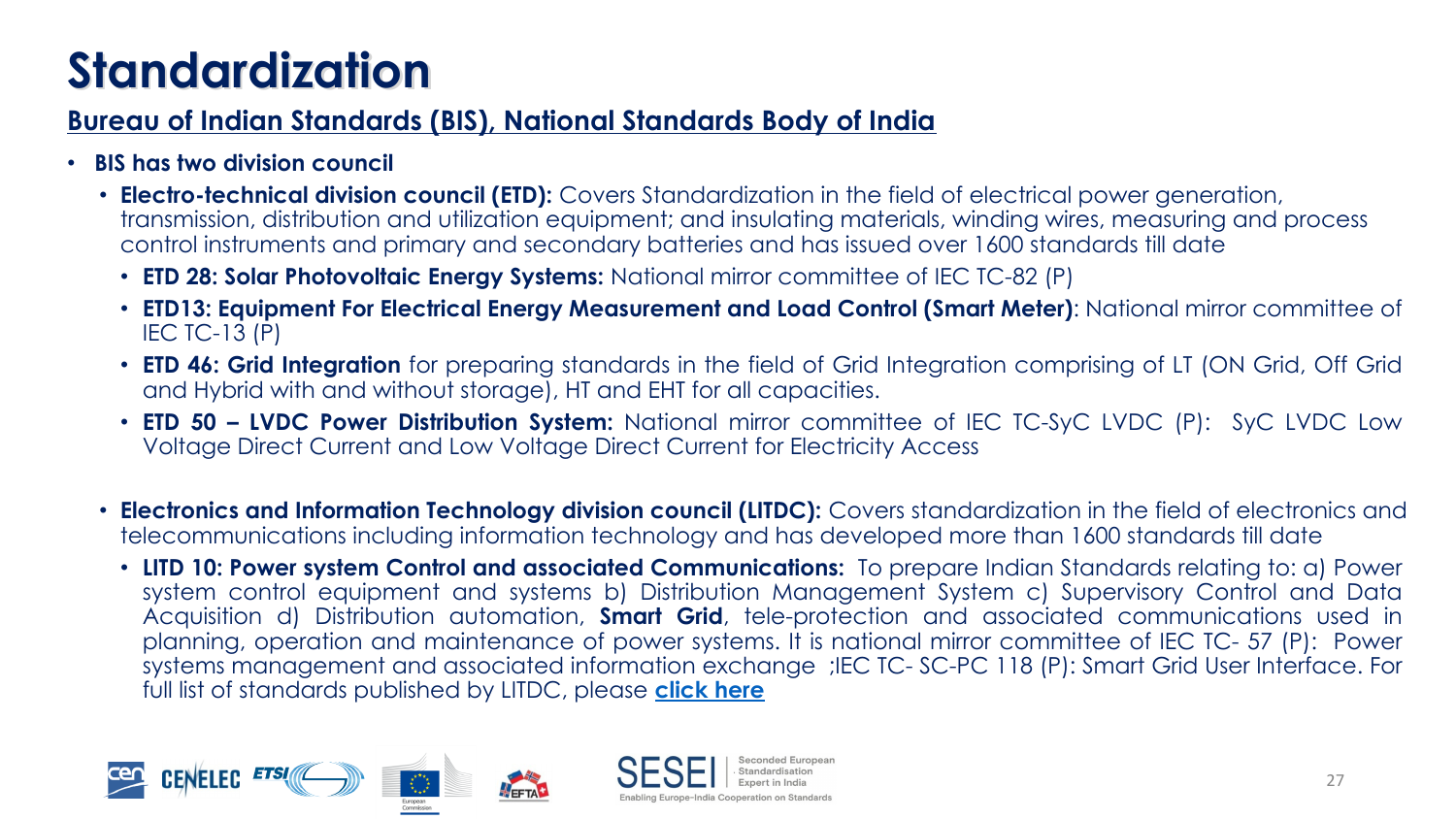G

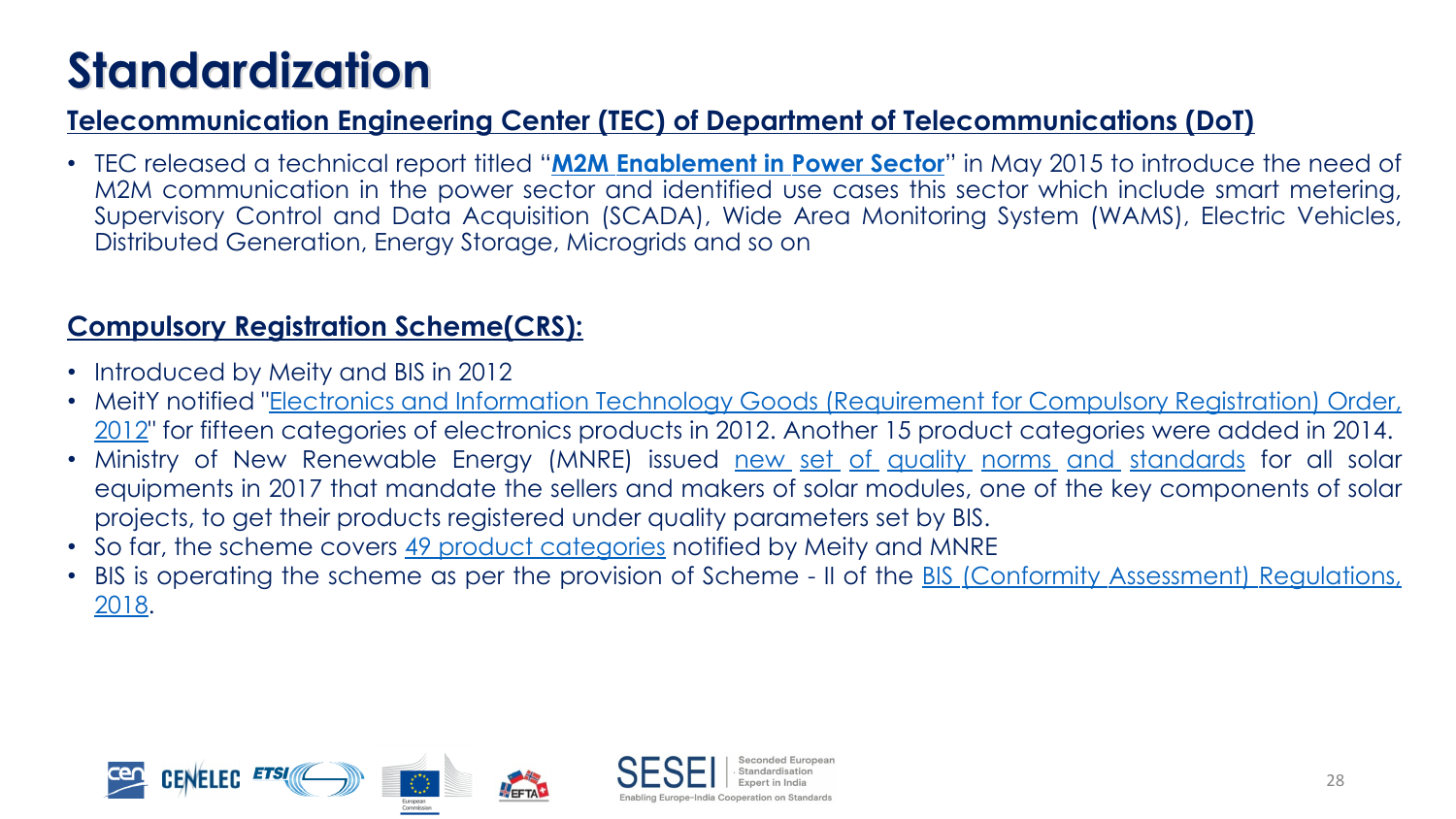### **Research & Development (R&D) and Innovation**







NEFTAL

Seconded European Standardisation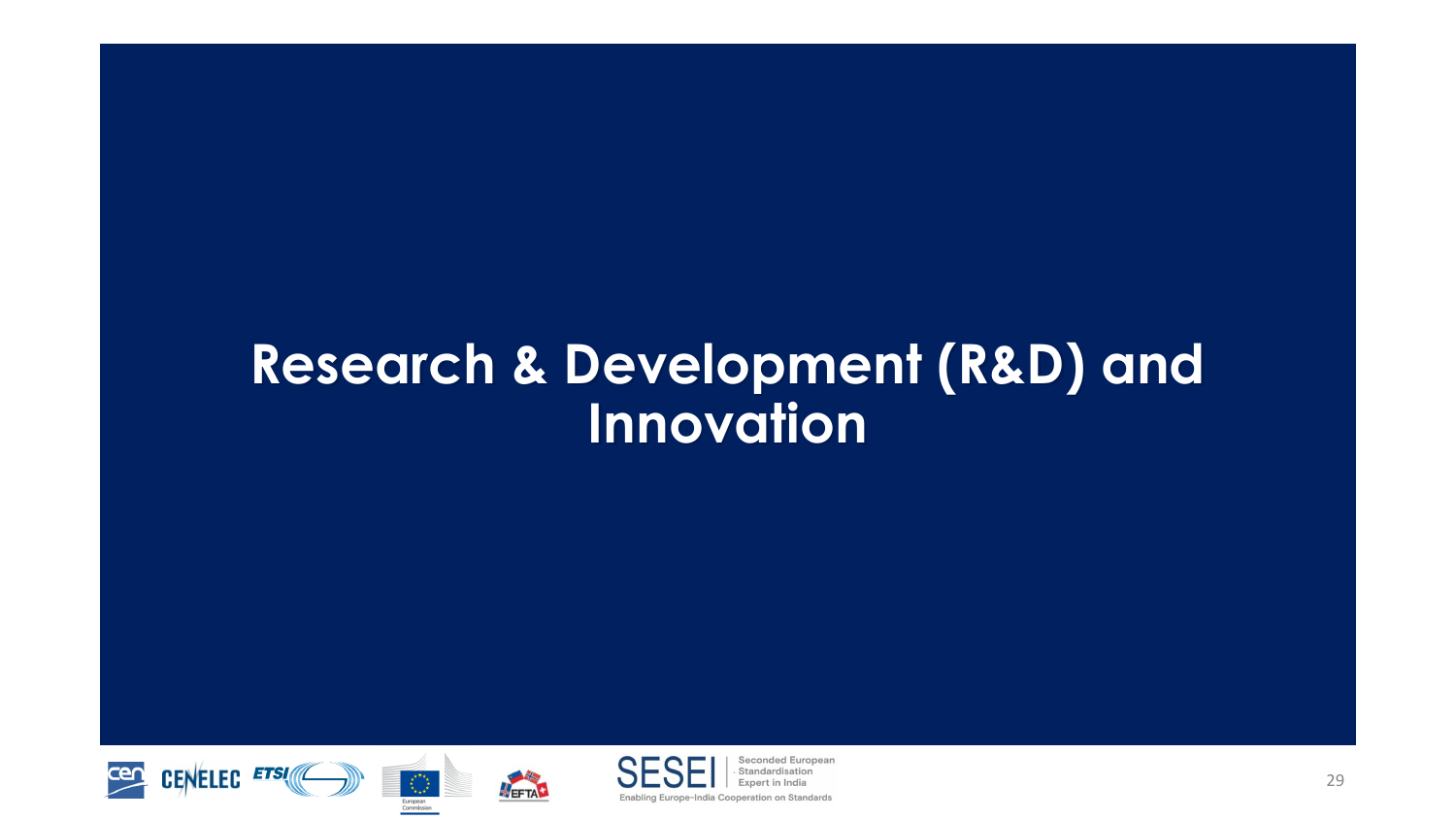#### $\mathbf{V}$ 9 7  $\overline{\mathbf{1}}$





 $\mathbf{J}$ 

 $\ddot{\phantom{1}}$ 

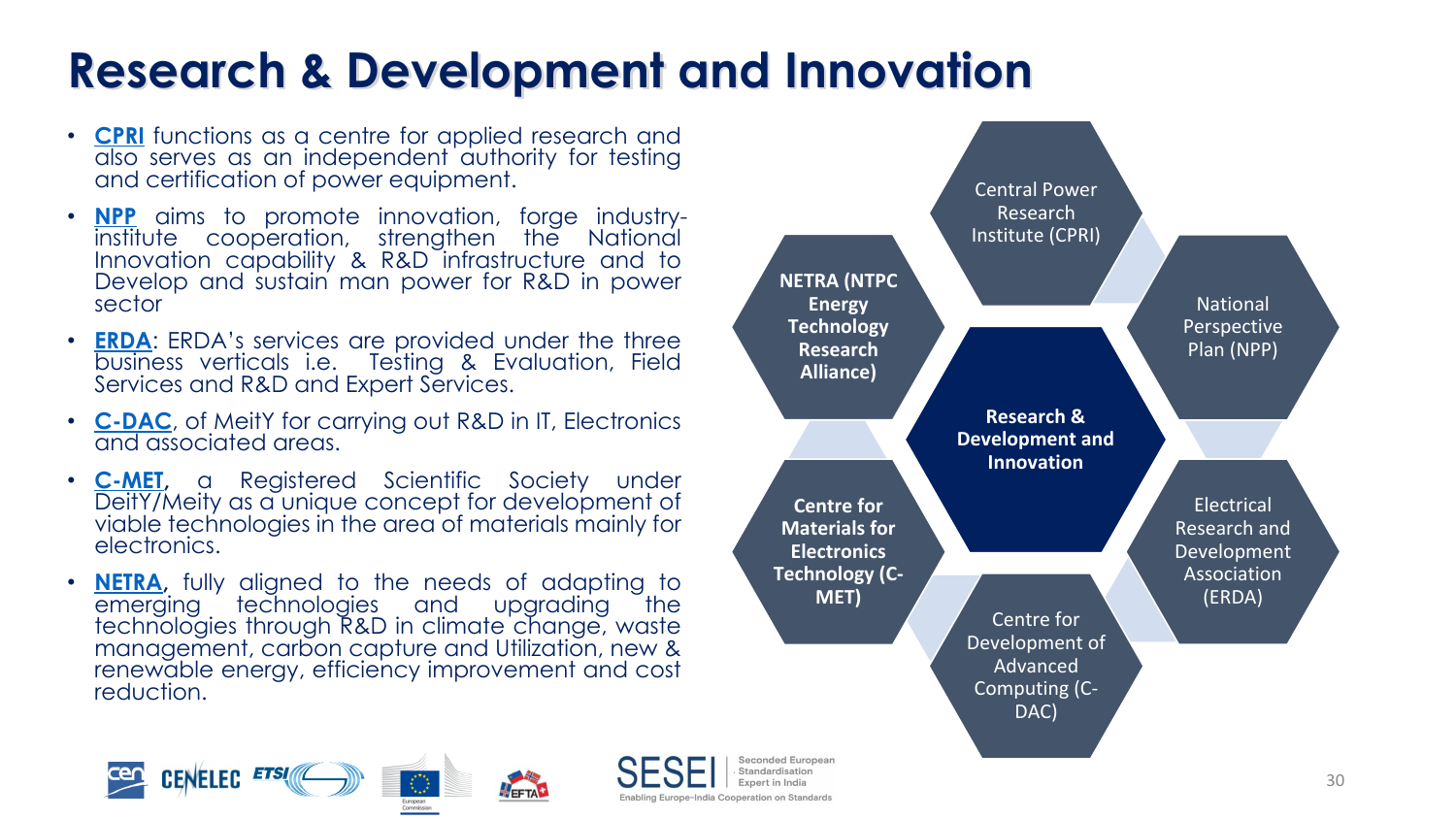